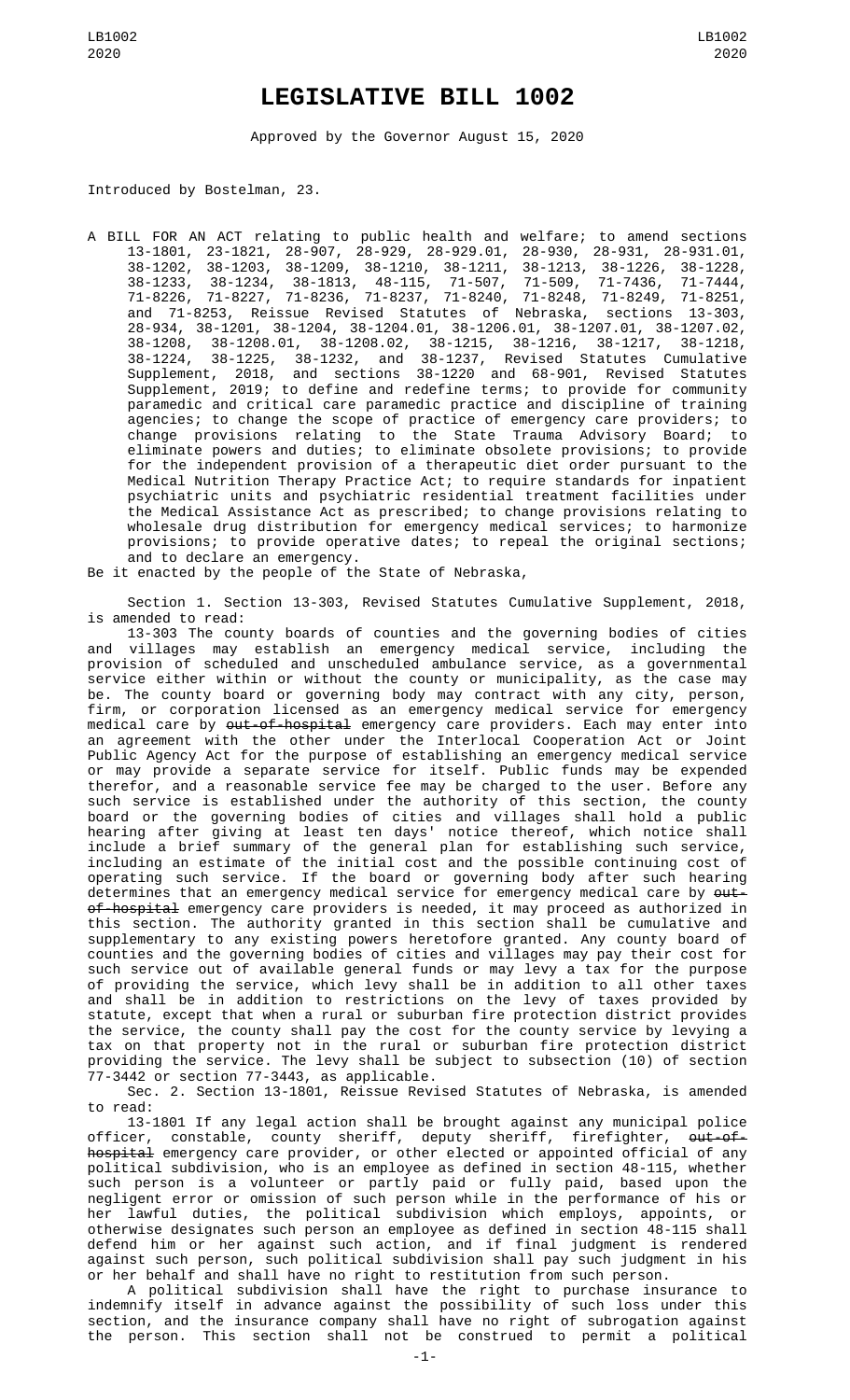subdivision to pay for a judgment obtained against a person as a result of illegal acts committed by such person.

Sec. 3. Section 23-1821, Reissue Revised Statutes of Nebraska, is amended to read:

23-1821 (1) Every hospital, emergency care facility, physician, nurse, <del>out-of-hospital</del> emergency care provider, or law enforcement officer shall immediately notify the county coroner in all cases when it appears that an individual has died while being apprehended by or while in the custody of a law enforcement officer or detention personnel.

(2) Any person who violates this section shall be guilty of a Class IV misdemeanor.

Sec. 4. Section 28-907, Reissue Revised Statutes of Nebraska, is amended to read:

28-907 (1) A person commits the offense of false reporting if he or she:

(a) Furnishes material information he or she knows to be false to any peace officer or other official with the intent to instigate an investigation of an alleged criminal matter or to impede the investigation of an actual criminal matter;

(b) Furnishes information he or she knows to be false alleging the existence of the need for the assistance of an emergency medical service or <del>out-of-hospital</del> emergency care provider or an emergency in which human life or property are in jeopardy to any hospital, emergency medical service, or other person or governmental agency;

(c) Furnishes any information, or causes such information to be furnished or conveyed by electric, electronic, telephonic, or mechanical means, knowing the same to be false concerning the need for assistance of a fire department or any personnel or equipment of such department;

(d) Furnishes any information he or she knows to be false concerning the location of any explosive in any building or other property to any person; or

(e) Furnishes material information he or she knows to be false to any governmental department or agency with the intent to instigate an investigation or to impede an ongoing investigation and which actually results in causing or impeding such investigation.

 $(2)(a)$  False reporting pursuant to subdivisions  $(1)(a)$  through  $(d)$  of this section is a Class I misdemeanor<u>.</u> <del>; and</del>

(b) False reporting pursuant to subdivision (1)(e) of this section is an infraction.

Sec. 5. Section 28-929, Reissue Revised Statutes of Nebraska, is amended to read:

28-929 (1) A person commits the offense of assault on an officer, an emergency responder, a state correctional employee, a Department of Health and Human Services employee, or a health care professional in the first degree if:

(a) He or she intentionally or knowingly causes serious bodily injury:

(i) To a peace officer, a probation officer, a firefighter, an <del>out-of-</del> hospital emergency care provider, or an employee of the Department of Correctional Services;

(ii) To an employee of the Department of Health and Human Services if the person committing the offense is committed as a dangerous sex offender under the Sex Offender Commitment Act; or

(iii) To a health care professional; and

(b) The offense is committed while such officer, firefighter, out-ofhospital emergency care provider, or employee is engaged in the performance of his or her official duties or while the health care professional is on duty at a hospital or a health clinic.

(2) Assault on an officer, an emergency responder, a state correctional employee, a Department of Health and Human Services employee, or a health care professional in the first degree shall be a Class ID felony.

Sec. 6. Section 28-929.01, Reissue Revised Statutes of Nebraska, is amended to read:

28-929.01 For purposes of sections 28-929, 28-929.02, 28-930, 28-931, and 28-931.01:

(1) Emergency care provider means (a) an emergency medical responder; (b) an emergency medical technician; (c) an advanced emergency medical technician; (d) a community paramedic; (e) a critical care paramedic; or (f) a paramedic, as those persons are licensed and classified under the Emergency Medical Services Practice Act;

(2) (1) Health care professional means a physician or other health care practitioner who is licensed, certified, or registered to perform specified health services consistent with state law who practices at a hospital or a health clinic;

<u>(3)</u> <del>(2)</del> Health clinic has the definition found in section 71-416; <u>and</u>

<u>(4)</u> <del>(3)</del> Hospital has the definition found in section 71-419<u>.</u> <del>; and</del>

 $\overline{(4)}$  Out-of-hospital emergency care provider means (a) an emergency medical responder; (b) an emergency medical technician; (c) an advanced emergency medical technician; or (d) a paramedic, as those persons are licensed and classified under the Emergency Medical Services Practice Act.

Sec. 7. Section 28-930, Reissue Revised Statutes of Nebraska, is amended to read:

28-930 (1) A person commits the offense of assault on an officer, an emergency responder, a state correctional employee, a Department of Health and Human Services employee, or a health care professional in the second degree if: (a) He or she:

(i) Intentionally or knowingly causes bodily injury with a dangerous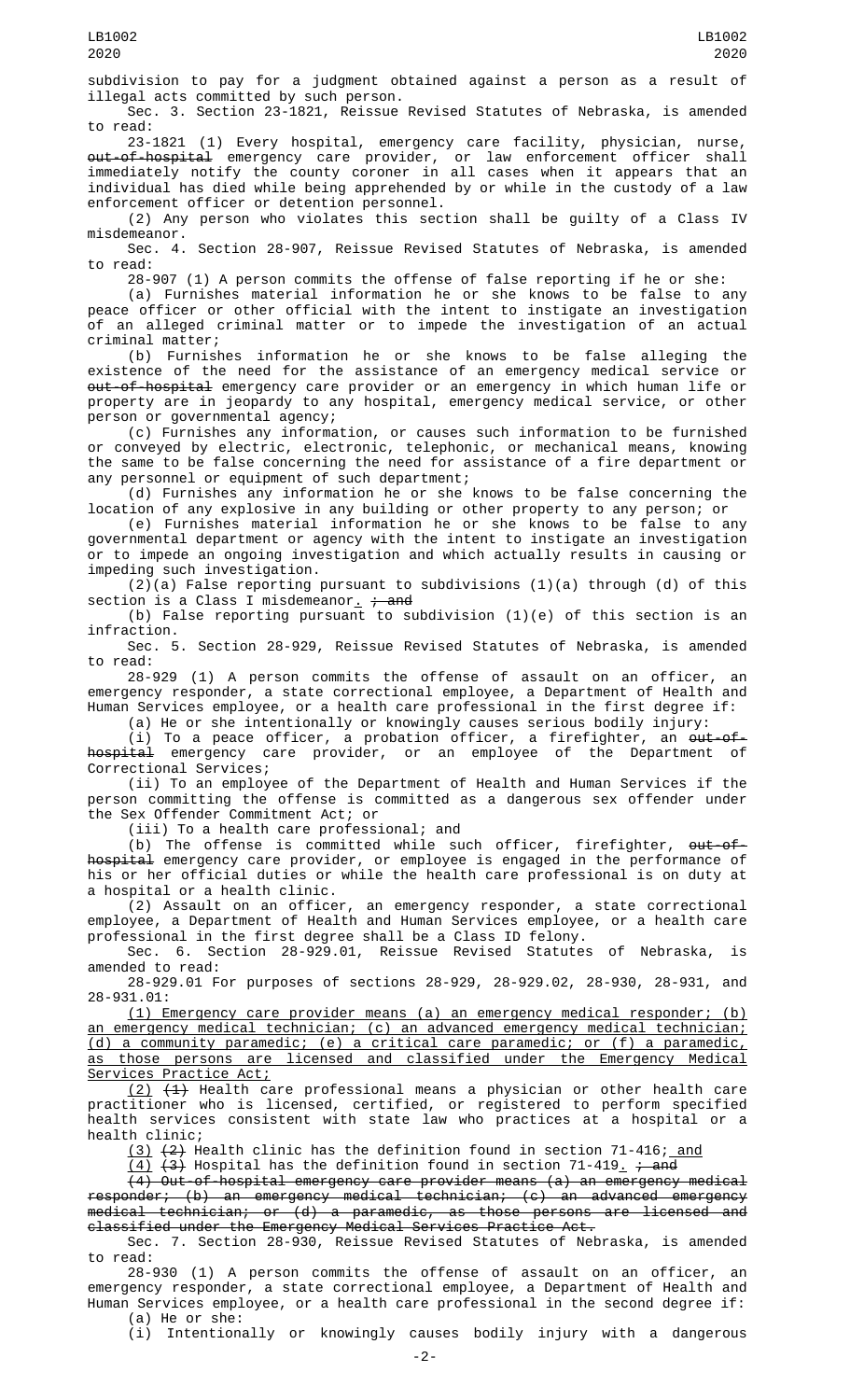instrument:

(A) To a peace officer, a probation officer, a firefighter, an <del>out-of-</del> <del>hospital</del> emergency care provider, or an employee of the Department of Correctional Services;

(B) To an employee of the Department of Health and Human Services if the person committing the offense is committed as a dangerous sex offender under the Sex Offender Commitment Act; or

(C) To a health care professional; or

(ii) Recklessly causes bodily injury with a dangerous instrument:

(A) To a peace officer, a probation officer, a firefighter, an out-of-<del>hospital</del> emergency care provider, or an employee of the Department of Correctional Services;

(B) To an employee of the Department of Health and Human Services if the person committing the offense is committed as a dangerous sex offender under the Sex Offender Commitment Act; or

(C) To a health care professional; and

(b) The offense is committed while such officer, firefighter, <del>out-of-</del> hospital emergency care provider, or employee is engaged in the performance of his or her official duties or while the health care professional is on duty at a hospital or a health clinic.

(2) Assault on an officer, an emergency responder, a state correctional employee, a Department of Health and Human Services employee, or a health care professional in the second degree shall be a Class II felony.

Sec. 8. Section 28-931, Reissue Revised Statutes of Nebraska, is amended to read:

28-931 (1) A person commits the offense of assault on an officer, an emergency responder, a state correctional employee, a Department of Health and Human Services employee, or a health care professional in the third degree if:

(a) He or she intentionally, knowingly, or recklessly causes bodily injury:

(i) To a peace officer, a probation officer, a firefighter, an out-of-<del>hospital</del> emergency care provider, or an employee of the Department of Correctional Services;

(ii) To an employee of the Department of Health and Human Services if the person committing the offense is committed as a dangerous sex offender under the Sex Offender Commitment Act; or

(iii) To a health care professional; and

(b) The offense is committed while such officer, firefighter, <del>out-of-</del> hospital emergency care provider, or employee is engaged in the performance of his or her official duties or while the health care professional is on duty at a hospital or a health clinic.

(2) Assault on an officer, an emergency responder, a state correctional employee, a Department of Health and Human Services employee, or a health care professional in the third degree shall be a Class IIIA felony.

Sec. 9. Section 28-931.01, Reissue Revised Statutes of Nebraska, is amended to read:

28-931.01 (1) A person commits the offense of assault on an officer, an emergency responder, a state correctional employee, a Department of Health and Human Services employee, or a health care professional using a motor vehicle if:

(a) By using a motor vehicle to run over or to strike an officer, an emergency responder, a state correctional employee, a Department of Health and Human Services employee, or a health care professional or by using a motor vehicle to collide with an officer's, an emergency responder's, a state correctional employee's, a Department of Health and Human Services employee's, or a health care professional's motor vehicle, he or she intentionally and knowingly causes bodily injury:

(i) To a peace officer, a probation officer, a firefighter, an out-of-<del>hospital</del> emergency care provider, or an employee of the Department of Correctional Services;

(ii) To an employee of the Department of Health and Human Services if the person committing the offense is committed as a dangerous sex offender under the Sex Offender Commitment Act; or

(iii) To a health care professional; and

(b) The offense is committed while such officer, firefighter, <del>out-of-</del> hospital emergency care provider, or employee is engaged in the performance of his or her official duties or while the health care professional is on duty at a hospital or a health clinic.

(2) Assault on an officer, an emergency responder, a state correctional employee, a Department of Health and Human Services employee, or a health care professional using a motor vehicle shall be a Class IIIA felony.

Sec. 10. Section 28-934, Revised Statutes Cumulative Supplement, 2018, is amended to read:

28-934 (1) Any person who knowingly and intentionally strikes any public safety officer with any bodily fluid is guilty of assault with a bodily fluid against a public safety officer.

(2) Except as provided in subsection (3) of this section, assault with a bodily fluid against a public safety officer is a Class I misdemeanor.

(3) Assault with a bodily fluid against a public safety officer is a Class IIIA felony if the person committing the offense strikes with a bodily fluid the eyes, mouth, or skin of a public safety officer and knew the source of the bodily fluid was infected with the human immunodeficiency virus, hepatitis B, or hepatitis C at the time the offense was committed.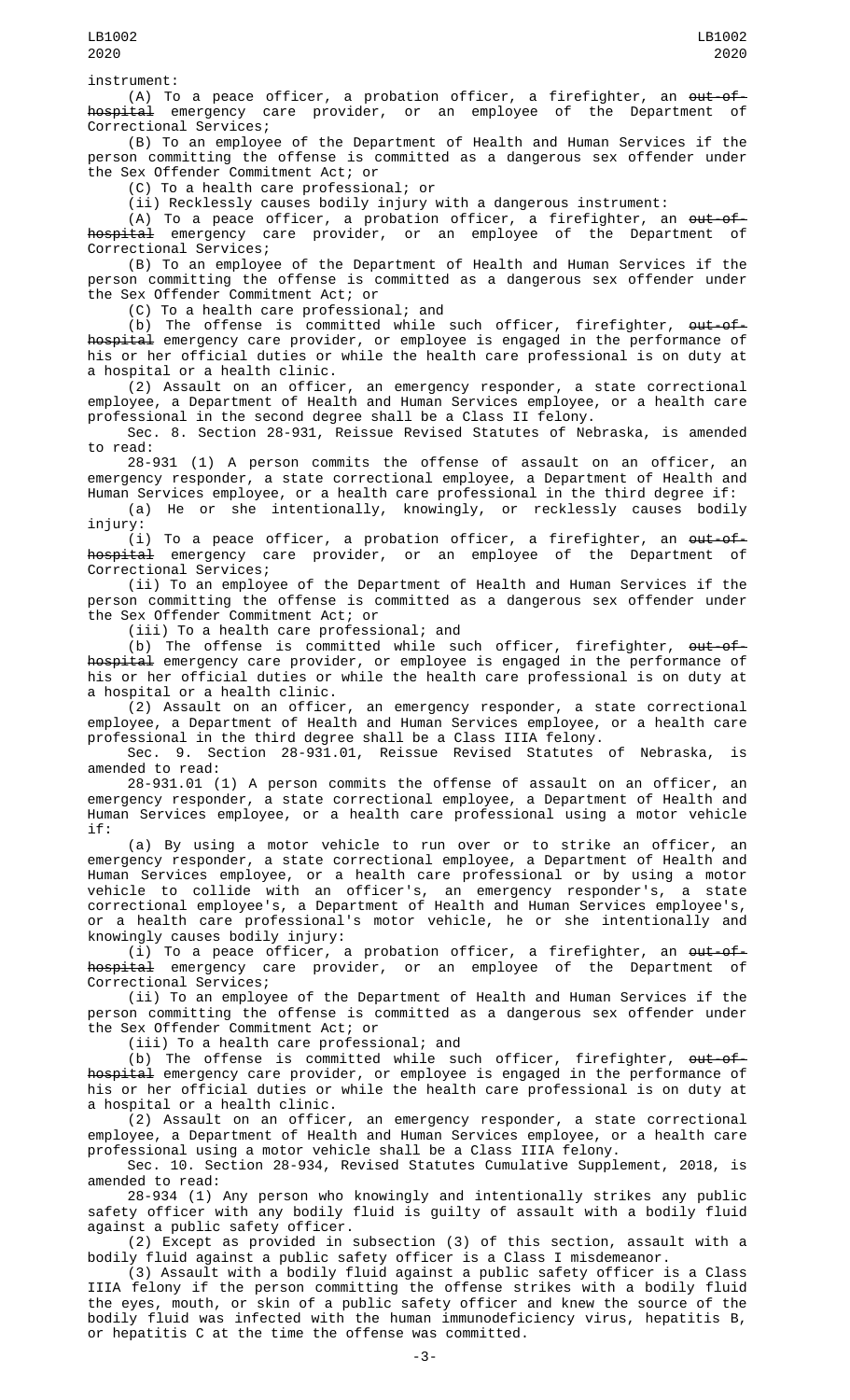(4) Upon a showing of probable cause by affidavit to a judge of this state that an offense as defined in subsection (1) of this section has been committed and that identifies the probable source of the bodily fluid or bodily fluids used to commit the offense, the judge shall grant an order or issue a search warrant authorizing the collection of any evidence, including any bodily fluid or medical records or the performance of any medical or scientific testing or analysis, that may assist with the determination of whether or not the person committing the offense or the person from whom the person committing the offense obtained the bodily fluid or bodily fluids is infected with the human immunodeficiency virus, hepatitis B, or hepatitis C.

(5) As used in this section:

(a) Bodily fluid means any naturally produced secretion or waste product generated by the human body and shall include, but not be limited to, any quantity of human blood, urine, saliva, mucus, vomitus, seminal fluid, or feces; and

(b) Public safety officer includes any of the following persons who are engaged in the performance of their official duties at the time of the offense: A peace officer; a probation officer; a firefighter; an <del>out-of-hospital</del> emergency care provider as defined in section 28-929.01; a health care professional as defined in section 28-929.01; an employee of a county, city, or village jail; an employee of the Department of Correctional Services; an employee of the secure youth confinement facility operated by the Department of Correctional Services, if the person committing the offense is committed to such facility; an employee of the Youth Rehabilitation and Treatment Center-Geneva or the Youth Rehabilitation and Treatment Center-Kearney; or an employee of the Department of Health and Human Services if the person committing the offense is committed as a dangerous sex offender under the Sex Offender Commitment Act.

Sec. 11. Section 38-1201, Revised Statutes Cumulative Supplement, 2018, is amended to read:

38-1201 Sections 38-1201 to 38-1237 and sections 16 to 18 of this act shall be known and may be cited as the Emergency Medical Services Practice Act. Sec. 12. Section 38-1202, Reissue Revised Statutes of Nebraska, is amended

to read: 38-1202 It is the intent of the Legislature in enacting the Emergency Medical Services Practice Act to (1) effectuate the delivery of quality <del>out-of-</del> hospital emergency medical care in the state, (2) <del>eliminate duplication of</del> statutory requirements, (3) merge the former boards responsible for regulating ambulance services and emergency medical care, (4) replace the former law regulating providers of and services delivering emergency medical care, (5) provide for the appropriate licensure of persons providing <u>emergency</u> <del>out-of-</del> hospital medical care and licensure of organizations providing emergency medical services, <u>(3)</u> <del>(6)</del> provide for the establishment of educational requirements and permitted practices for persons providing <del>out-of-hospital</del> emergency medical care, <u>(4)</u> <del>(7)</del> provide a system for regulation of <del>out-of-</del> hospital emergency medical care which encourages <del>out-of-hospital</del> emergency care providers and emergency medical services to provide the highest degree of care which they are capable of providing, and <u>(5)</u> <del>(8)</del> provide a flexible system for the regulation of <del>out-of-hospital</del> emergency care providers and emergency medical services that protects public health and safety.

The act shall be liberally construed to effect the purposes of, carry out the intent of, and discharge the responsibilities prescribed in the act.

Sec. 13. Section 38-1203, Reissue Revised Statutes of Nebraska, is amended to read:

38-1203 The Legislature finds:

(1) That out-of-hospital emergency medical care is a primary and essential health care service and that the presence of an adequately equipped ambulance and trained <del>out-of-hospital</del> emergency care providers may be the difference between life and death or permanent disability to those persons in Nebraska making use of such services in an emergency;

(2) That effective delivery of out-of-hospital emergency medical care may be assisted by a program of training and licensure of <del>out-of-hospital</del> emergency care providers and licensure of emergency medical services in accordance with rules and regulations adopted by the board;

(3) That the Emergency Medical Services Practice Act is essential to aid in advancing the quality of care being provided by <del>out-of-hospital</del> emergency care providers and by emergency medical services and the provision of effective, practical, and economical delivery of <del>out-of-hospital</del> emergency medical care in the State of Nebraska;

(4) That the services to be delivered by out-of-hospital emergency care providers are complex and demanding and that training and other requirements appropriate for delivery of the services must be constantly reviewed and updated; and

(5) That the enactment of a regulatory system that can respond to changing needs of patients and <del>out-of-hospital</del> emergency care providers and emergency medical services is in the best interests of the <u>residents</u> <del>citizens</del> of Nebraska.

Sec. 14. Section 38-1204, Revised Statutes Cumulative Supplement, 2018, is amended to read:

38-1204 For purposes of the Emergency Medical Services Practice Act and elsewhere in the Uniform Credentialing Act, unless the context otherwise requires, the definitions found in sections 38-1205 to 38-1214 and sections 16 to 18 of this act apply.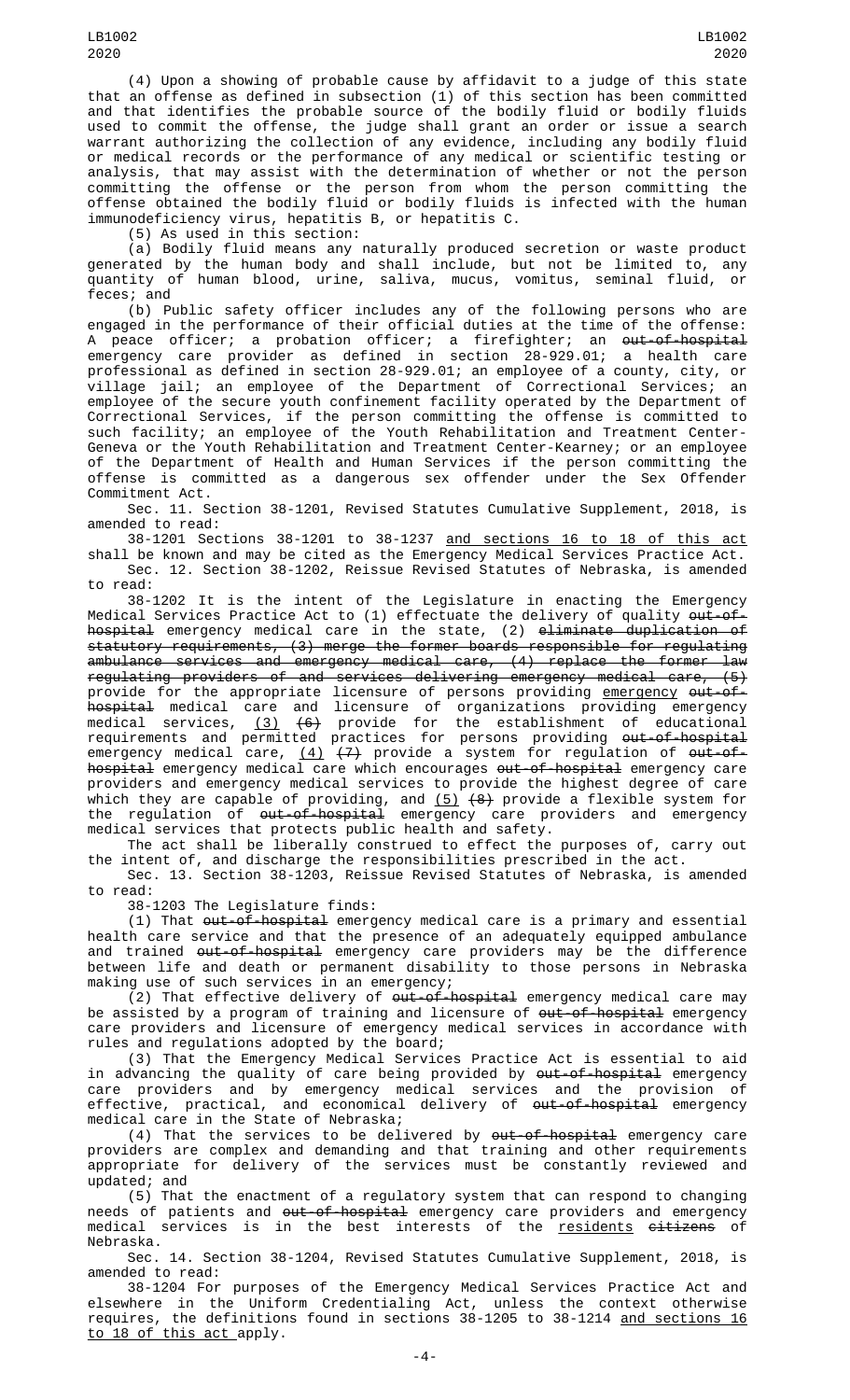Sec. 15. Section 38-1204.01, Revised Statutes Cumulative Supplement, 2018, is amended to read:

38-1204.01 Advanced emergency medical technician practice of out-ofhospital emergency medical care means care provided in accordance with the knowledge and skill acquired through successful completion of an approved program for an advanced emergency medical technician. Such care includes, but is not limited to, (1) all of the acts that an emergency medical technician is authorized to perform and (2) complex interventions, treatments, and pharmacological interventions.

Sec. 16. Community paramedic practice of emergency medical care means care provided by an advanced emergency medical technician, emergency medical technician, emergency medical technician-intermediate, or paramedic in accordance with the knowledge and skill acquired through successful completion of an approved program for a community paramedic at the respective licensure classification of the emergency care provider except for an emergency medical responder. Such care includes, but is not limited to, (1) the provision of telephone triage, advice, or other assistance to nonurgent 911 calls, (2) the provision of assistance or education to patients with chronic disease management, including posthospital discharge followup to prevent hospital admission or readmission, and (3) all of the acts that the respective licensure classification of an emergency care provider is authorized to perform.

Sec. 17. <u>Critical care paramedic practice of emergency medical care means</u> care provided by a paramedic in accordance with the knowledge and skill acquired through successful completion of an approved program for a critical care paramedic. Such care includes, but is not limited to, (1) all of the acts that a paramedic is licensed to perform, (2) advanced clinical patient assessment, (3) intravenous infusions, and (4) complex interventions, treatments, and pharmacological interventions used to treat critically ill or injured patients within the critical care environment, including transport.

Sec. 18. Section 38-1208, Revised Statutes Cumulative Supplement, 2018, is amended to read:

3<del>8-1208</del> <u>Emergency</u> <del>Out-of-hospital emergency</del> care provider includes all licensure classifications of emergency care providers established pursuant to the Emergency Medical Services Practice Act. Prior to December 31, 2025, <del>out-</del> of-hospital emergency care provider includes out-of-hospital advanced emergency medical technician, community paramedic, critical care paramedic, emergency medical responder, emergency medical technician, emergency medical technicianintermediate, and paramedic. On and after December 31, 2025, <del>out-of-hospital</del> emergency care provider includes advanced emergency medical technician, community paramedic, critical care paramedic, emergency medical responder, emergency medical technician, and paramedic.

Sec. 19. Section 38-1206.01, Revised Statutes Cumulative Supplement, 2018, is amended to read:

38-1206.01 Emergency medical responder practice of <del>out-of-hospital</del> emergency medical care means care provided in accordance with the knowledge and skill acquired through successful completion of an approved program for an emergency medical responder. Such care includes, but is not limited to, (1) contributing to the assessment of the health status of an individual, (2) simple, noninvasive interventions, and (3) minimizing secondary injury to an individual.

Sec. 20. Section 38-1207.01, Revised Statutes Cumulative Supplement, 2018, is amended to read:

38-1207.01 Emergency medical technician practice of out-of-hospital emergency medical care means care provided in accordance with the knowledge and skill acquired through successful completion of an approved program for an emergency medical technician. Such care includes, but is not limited to, (1) all of the acts that an emergency medical responder can perform, and (2) simple invasive interventions, management and transportation of individuals, and nonvisualized intubation.

Sec. 21. Section 38-1207.02, Revised Statutes Cumulative Supplement, 2018, is amended to read:

38-1207.02 Emergency medical technician-intermediate practice of <del>out-of-</del> hospital emergency medical care means care provided in accordance with the knowledge and skill acquired through successful completion of an approved program for an emergency medical technician-intermediate. Such care includes, but is not limited to, (1) all of the acts that an advanced emergency medical technician can perform, and (2) visualized intubation. This section terminates on December 31, 2025.

Sec. 22. Section 38-1208.01, Revised Statutes Cumulative Supplement, 2018, is amended to read:

38-1208.01 Paramedic practice of <del>out-of-hospital</del> emergency medical care means care provided in accordance with the knowledge and skill acquired through successful completion of an approved program for a paramedic. Such care includes, but is not limited to, (1) all of the acts that an emergency medical technician-intermediate can perform, and (2) surgical cricothyrotomy.

Sec. 23. Section 38-1208.02, Revised Statutes Cumulative Supplement, 2018, is amended to read:

38-1208.02 Practice of <del>out-of-hospital</del> emergency medical care means the performance of any act using judgment or skill based upon the United States Department of Transportation education standards and guideline training requirements, the National Highway Traffic Safety Administration's National Emergency Medical Service Scope of Practice Model and National Emergency Medical Services Education Standards, <u>an education program for a community</u>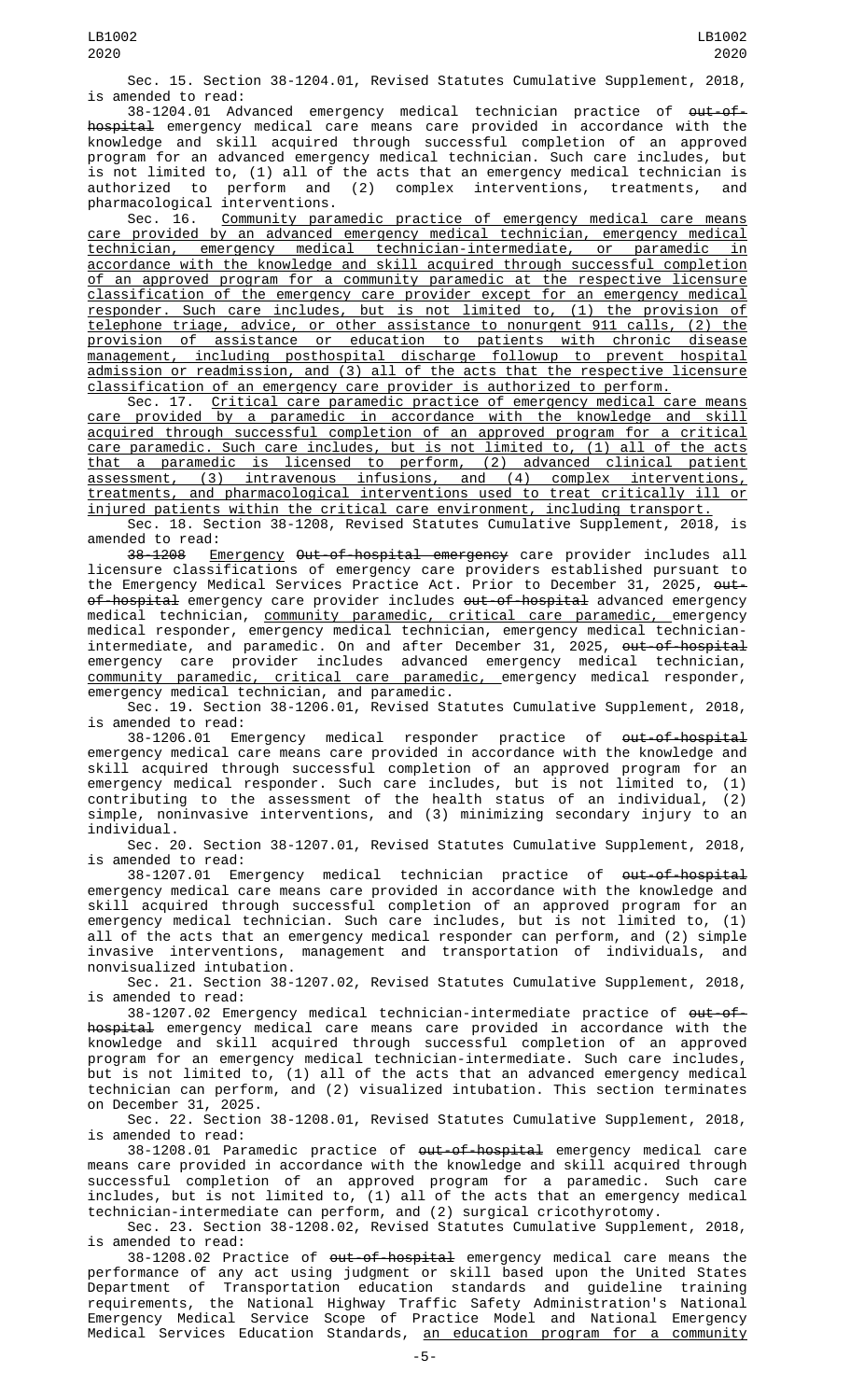paramedic or a critical care paramedic that is approved by the board and the Department of Health and Human Services, and permitted practices and procedures for the level of licensure listed in section 38-1217. Such acts include the identification of and intervention in actual or potential health problems of individuals and are directed toward addressing such problems based on actual or perceived traumatic or medical circumstances<del> prior to or during transportation</del> to a hospital or for routine transportation between health care facilities or <del>services</del>. Such acts are provided under therapeutic regimens ordered by a physician medical director or through protocols as provided by the Emergency Medical Services Practice Act.

Sec. 24. Section 38-1209, Reissue Revised Statutes of Nebraska, is amended to read:

38-1209 Patient means an individual who either identifies himself or herself as being in need of medical attention or upon assessment by an <del>out-of-</del> hospital emergency care provider has an injury or illness requiring treatment.

Sec. 25. Section 38-1210, Reissue Revised Statutes of Nebraska, is amended to read:

38-1210 Physician medical director means a qualified physician who is responsible for the medical supervision of <del>out-of-hospital</del> emergency care providers and verification of skill proficiency of <del>out-of-hospital</del> emergency care providers pursuant to section 38-1217.

Sec. 26. Section 38-1211, Reissue Revised Statutes of Nebraska, is amended to read:

38-1211 Protocol means a set of written policies, procedures, and directions from a physician medical director to an <del>out-of-hospital</del> emergency care provider concerning the medical procedures to be performed in specific situations.

Sec. 27. Section 38-1213, Reissue Revised Statutes of Nebraska, is amended to read:

38-1213 Qualified physician surrogate means a qualified, trained medical person designated by a qualified physician in writing to act as an agent for the physician in directing the actions or renewal of licensure of  $\theta$ ut-ofhospital emergency care providers.

Sec. 28. Section 38-1215, Revised Statutes Cumulative Supplement, 2018, is amended to read:

38-1215 (1) The board shall have seventeen members appointed by the Governor with the approval of a majority of the Legislature. The appointees may begin to serve immediately following appointment and prior to approval by the Legislature.

 $(2)(a)$  Seven members of the board shall be active <del>out-of-hospital</del> emergency care providers at the time of and for the duration of their appointment, and each shall have at least five years of experience in his or her level of licensure at the time of his or her appointment or reappointment. Of the seven members who are <del>out-of-hospital</del> emergency care providers, two shall be emergency medical responders, two shall be emergency medical technicians, one shall be an advanced emergency medical technician, and two shall be paramedics.

(b) Three of the members shall be qualified physicians actively involved in emergency medical care. At least one of the physician members shall be a board-certified emergency physician, and at least one of the physician members shall specialize in pediatrics.

(c) Five members shall be appointed to include one member who is a representative of an approved training agency, one member who is a physician assistant with at least five years of experience and active in <del>out-of-hospital</del> emergency medical care education, one member who is a registered nurse with at least five years of experience and active in <del>out-of-hospital</del> emergency medical care education, and two public members who meet the requirements of section 38-165 and who have an expressed interest in the provision of out-of-hospital emergency medical care.

(d) The remaining two members shall have any of the qualifications listed in subdivision (a), (b), or (c) of this subsection.

(e) In addition to any other criteria for appointment, among the members of the board appointed after January 1, 2017, there shall be at least three members who are volunteer emergency medical care providers, at least one member who is a paid emergency medical care provider, at least one member who is a firefighter, at least one member who is a law enforcement officer, and at least one member who is active in the Critical Incident Stress Management Program. If a person appointed to the board is qualified to serve as a member in more than one capacity, all qualifications of such person shall be taken into consideration to determine whether or not the diversity in qualifications required in this subsection has been met.

(f) At least five members of the board shall be appointed from each congressional district, and at least one of such members shall be a physician member described in subdivision (b) of this subsection.

(3) Members shall serve five-year terms beginning on December 1 and may serve for any number of such terms. The terms of the members of the board appointed prior to December 1, 2008, shall be extended by two years and until December 1 of such year. Each member shall hold office until the expiration of his or her term. Any vacancy in membership, other than by expiration of a term, shall be filled within ninety days by the Governor by appointment as provided in subsection (2) of this section.

(4) Special meetings of the board may be called by the department or upon the written request of any six members of the board explaining the reason for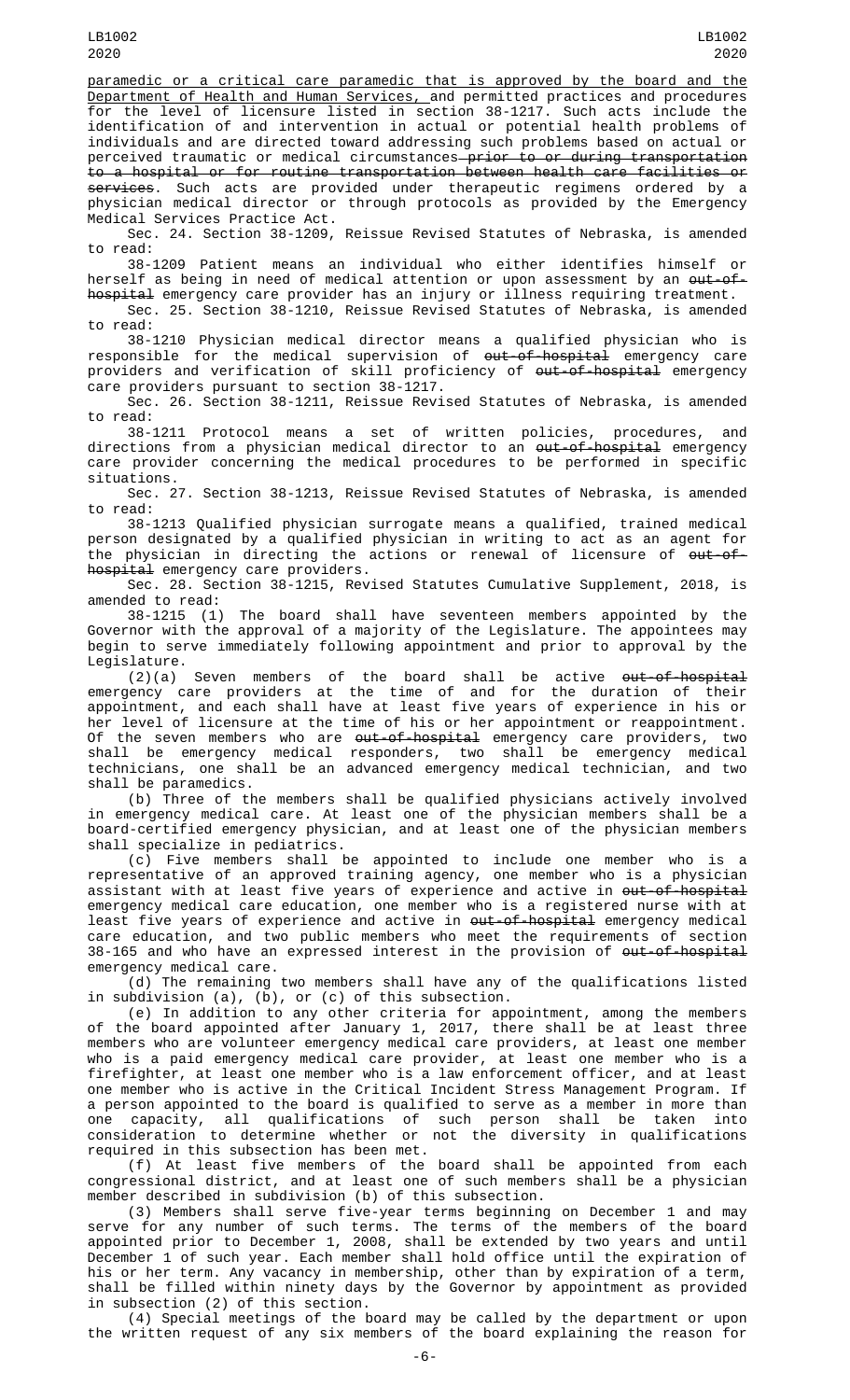such meeting. The place of the meetings shall be set by the department.

(5) The Governor upon recommendation of the department shall have power to remove from office at any time any member of the board for physical or mental incapacity to carry out the duties of a board member, for continued neglect of duty, for incompetency, for acting beyond the individual member's scope of authority, for malfeasance in office, for any cause for which a professional credential may be suspended or revoked pursuant to the Uniform Credentialing Act, or for a lack of license required by the Emergency Medical Services Practice Act.

(6) Except as provided in subsection (5) of this section and notwithstanding subsection (2) of this section, a member of the board who changes his or her licensure classification after appointment or has a licensure classification which is terminated under section 38-1207.02 or 38-1217 when such licensure classification was a qualification for appointment shall be permitted to continue to serve as a member of the board until the expiration of his or her term.

Sec. 29. Section 38-1216, Revised Statutes Cumulative Supplement, 2018, is amended to read:

38-1216 In addition to any other responsibilities prescribed by the Emergency Medical Services Practice Act, the board shall:

(1) Promote the dissemination of public information and education programs to inform the public about <del>out-of-hospital</del> emergency medical <u>service</u> <del>care</del> and other <del>out-of-hospital</del> medical information, including appropriate methods of medical self-help, first aid, and the availability of <del>out-of-hospital</del> emergency medical services training programs in the state;

(2) Provide for the collection of information for evaluation of the availability and quality of <del>out-of-hospital</del> emergency medical care, evaluate the availability and quality of out-of-hospital emergency medical care, and serve as a focal point for discussion of the provision of <del>out-of-hospital</del> emergency medical care;

 $(3)$  Establish model procedures for patient management in  $\omega t$ -of-hospital medical emergencies that do not limit the authority of law enforcement and fire protection personnel to manage the scene during <u>a</u> <del>an out-of-hospital</del> medical emergency;

(4) Not less than once each five years, undertake a review and evaluation of the act and its implementation together with a review of the <del>out-of-hospital</del> emergency medical care needs of the residents citizens of the State of Nebraska and submit electronically a report to the Legislature with any recommendations which it may have; and

(5) Identify communication needs of emergency medical services and make recommendations for development of a communications plan for a communications network for <del>out-of-hospital</del> emergency care providers and emergency medical services.

Sec. 30. Section 38-1217, Revised Statutes Cumulative Supplement, 2018, is amended to read:

38-1217 The board shall adopt rules and regulations necessary to:

(1) Create licensure requirements for advanced emergency medical technicians, community paramedics, critical care paramedics, emergency medical responders, emergency medical technicians, and paramedics and, until December 31, 2025, create renewal requirements for emergency medical techniciansintermediate. The rules and regulations shall include all criteria and qualifications for each classification determined to be necessary for protection of public health and safety;

(2) Provide for temporary licensure of an out-of-hospital emergency care provider who has completed the educational requirements for a licensure classification enumerated in subdivision (1) of this section but has not completed the testing requirements for licensure under such subdivision. A temporary license shall allow the person to practice only in association with a licensed <del>out-of-hospital</del> emergency care provider under physician medical direction and shall be valid until the date on which the results of the next licensure examination are available to the department. The temporary license shall expire immediately if the applicant has failed the examination. In no case may a temporary license be issued for a period extending beyond one year. The rules and regulations shall include qualifications and training necessary for issuance of such temporary license, the practices and procedures authorized for a temporary licensee under this subdivision, and supervision required for a temporary licensee under this subdivision. The requirements of this subdivision and the rules and regulations adopted and promulgated pursuant to this subdivision do not apply to a temporary license issued as provided in section 38-129.01;

(3) Provide for temporary licensure of an <del>out-of-hospital</del> emergency care provider relocating to Nebraska, if such <del>out-of-hospital</del> emergency care provider is lawfully authorized to practice in another state that has adopted the licensing standards of the EMS Personnel Licensure Interstate Compact. Such temporary licensure shall be valid for one year or until a license is issued and shall not be subject to renewal. The requirements of this subdivision do not apply to a temporary license issued as provided in section 38-129.01;

(4) Set standards for the licensure of basic life support services and advanced life support services. The rules and regulations providing for licensure shall include standards and requirements for: Vehicles, equipment, maintenance, sanitation, inspections, personnel, training, medical direction, records maintenance, practices and procedures to be provided by employees or members of each classification of service, and other criteria for licensure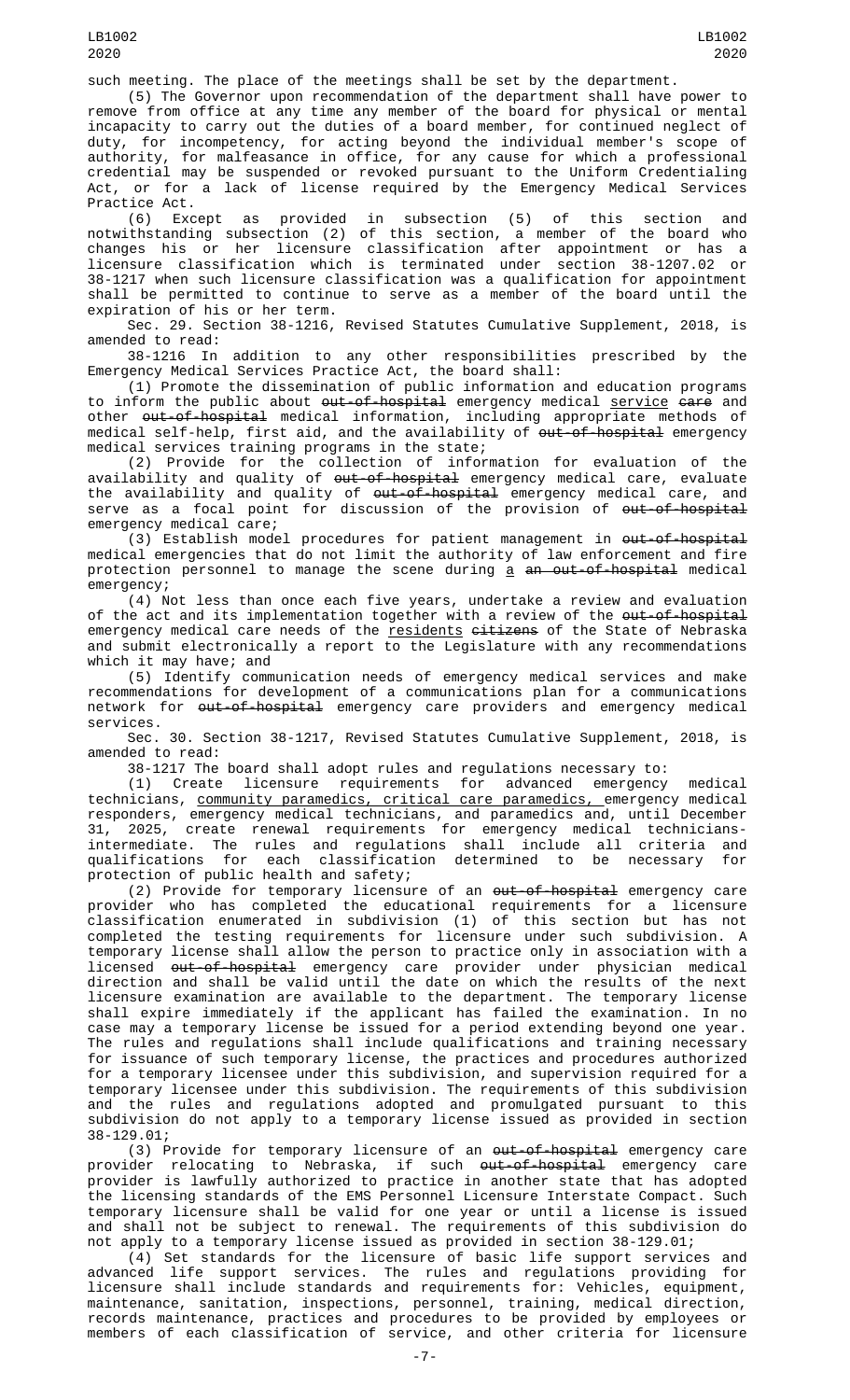established by the board;

(5) Authorize emergency medical services to provide differing practices and procedures depending upon the qualifications of <del>out-of-hospital</del> emergency care providers available at the time of service delivery. No emergency medical service shall be licensed to provide practices or procedures without the use of personnel licensed to provide the practices or procedures;

(6) Authorize out-of-hospital emergency care providers to perform any practice or procedure which they are authorized to perform with an emergency medical service other than the service with which they are affiliated when requested by the other service and when the patient for whom they are to render services is in danger of loss of life;<br>(7) Provide for the approval

(7) Provide for the approval of training agencies, provide for disciplinary or corrective action against training agencies, and establish minimum standards for services provided by training agencies;

(8) Provide for the minimum qualifications of a physician medical director in addition to the licensure required by section 38-1212;

(9) Provide for the use of physician medical directors, qualified physician surrogates, model protocols, standing orders, operating procedures, and guidelines which may be necessary or appropriate to carry out the purposes of the Emergency Medical Services Practice Act. The model protocols, standing orders, operating procedures, and guidelines may be modified by the physician medical director for use by any <del>out-of-hospital</del> emergency care provider or emergency medical service before or after adoption;

(10) Establish criteria for approval of organizations issuing cardiopulmonary resuscitation certification which shall include criteria for instructors, establishment of certification periods and minimum curricula, and other aspects of training and certification;

(10) (11) Establish renewal and reinstatement requirements for out-of-<del>hospital</del> emergency care providers and establish continuing competency requirements. Continuing education is sufficient to meet continuing competency requirements. The requirements may also include, but not be limited to, one or more of the continuing competency activities listed in section 38-145 which a licensed person may select as an alternative to continuing education. The reinstatement requirements for <del>out-of-hospital</del> emergency care providers shall allow reinstatement at the same or any lower level of licensure for which the <del>out-of-hospital</del> emergency care provider is determined to be qualified;

(11) (12) Create licensure, renewal, and reinstatement requirements for emergency medical service instructors. The rules and regulations shall include the practices and procedures for licensure, renewal, and reinstatement;

(12) (13) Establish criteria for emergency medical techniciansintermediate, advanced emergency medical technicians, emergency medical intermediate, advanced emergency medical technicians, emergency medical<br>technicians, <u>community paramedics, critical care paramedics, o</u>r paramedics performing activities within their scope of practice <u>and as determined by a</u> licensed health care practitioner as defined in section 38-1224 at a hospital or health clinic under section 38-1224. Such criteria shall include, but not be limited to, a requirement that such activities shall only be performed at the discretion of, and with the approval of, the governing authority of such hospital or health clinic. For purposes of this subdivision, health clinic has the definition found in section 71-416 and hospital has the definition found in section 71-419; and

(13) (14) Establish model protocols for compliance with the Stroke System of Care Act by an emergency medical service and an emergency care provider.

Sec. 31. Section 38-1218, Revised Statutes Cumulative Supplement, 2018, is amended to read:

38-1218 (1) The board may approve curricula for the licensure classifications listed in the Emergency Medical Services Practice Act.

(2) The department and the board shall consider the following factors, in addition to other factors required or permitted by the Emergency Medical Services Practice Act, when adopting rules and regulations for a licensure classification:

(a) Whether the initial training required for licensure in the classification is sufficient to enable the <del>out-of-hospital</del> emergency care provider to perform the practices and procedures authorized for the classification in a manner which is beneficial to the patient and protects public health and safety;

(b) Whether the practices and procedures to be authorized are necessary to the efficient and effective delivery of out-of-hospital emergency medical care; (c) Whether morbidity can be reduced or recovery enhanced by the use of

the practices and procedures to be authorized for the classification; and

(d) Whether continuing competency requirements are sufficient to maintain the skills authorized for the classification.

(3) An applicant for licensure for a licensure classification listed in subdivision (1) of section 38-1217 who is a military spouse may apply for a temporary license as provided in section 38-129.01.

Sec. 32. Section 38-1220, Revised Statutes Supplement, 2019, is amended to read:

38-1220 The following are exempt from the licensing requirements of the Emergency Medical Services Practice Act:

(1) The occasional use of a vehicle or aircraft not designated as an ambulance and not ordinarily used in transporting patients or operating emergency care, rescue, or resuscitation services;

(2) Vehicles or aircraft rendering services as an ambulance in case of a major catastrophe or emergency when licensed ambulances based in the localities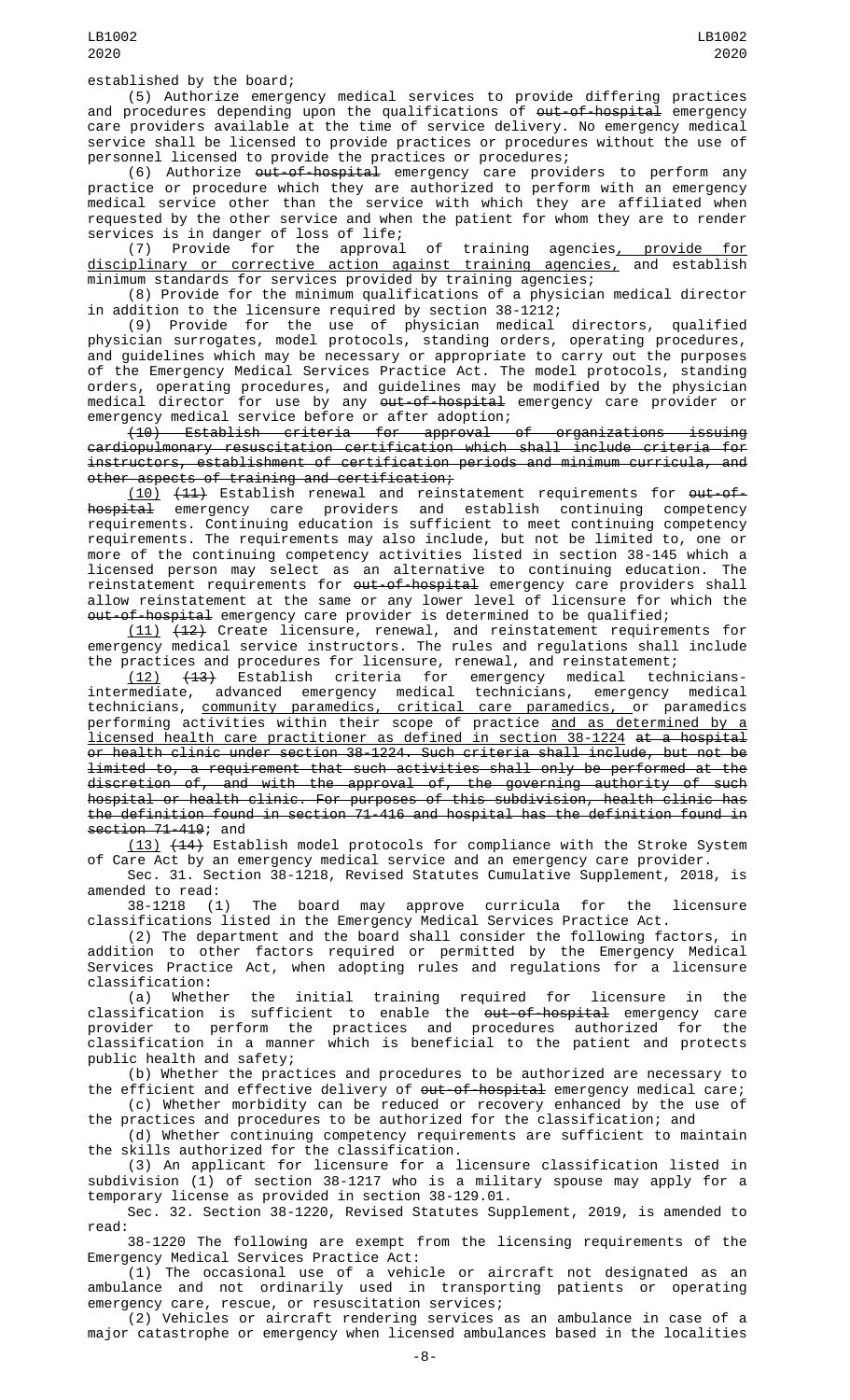of the catastrophe or emergency are incapable of rendering the services required;

(3) Ambulances from another state which are operated from a location or headquarters outside of this state in order to transport patients across state lines, but no such ambulance shall be used to pick up patients within this state for transportation to locations within this state except in case of an emergency;

(4) Ambulances or emergency vehicles owned and operated by an agency of the United States Government and the personnel of such agency;

(5) Except for the provisions of section 38-1232, physicians, physician assistants, registered nurses, <del>licensed practical nurses,</del> or advanced practice registered nurses, who hold current Nebraska licenses and are exclusively engaged in the practice of their respective professions;

(6) Persons authorized to perform <del>out-of-hospital</del> emergency care in other states when incidentally working in Nebraska in response to an emergency situation; and

(7) Students under the supervision of (a) a licensed <del>out-of-hospital</del> emergency care provider performing emergency medical services that are an integral part of the training provided by an approved training agency or (b) an organization accredited by the Commission on Accreditation of Allied Health Education Programs for the level of training the student is completing.

Sec. 33. Section 38-1224, Revised Statutes Cumulative Supplement, 2018, is amended to read:

38-1224 (1) An <del>out-of-hospital</del> emergency care provider other than an emergency medical responder may not assume the duties incident to the title or practice the skills of an out-of-hospital emergency care provider unless he or she  $(a)$  is acting under the supervision of a licensed health care practitioner or under the direction of a registered nurse and (b) is employed by or serving as a member of an emergency medical service, a hospital, or a health clinic licensed by the department.

(2) An out-of-hospital emergency care provider may only practice the skills he or she is authorized to employ and which are covered by the license issued to such provider pursuant to the Emergency Medical Services Practice Act or as authorized pursuant to the EMS Personnel Licensure Interstate Compact.

(3) A registered nurse may provide for the direction of an emergency care provider in any setting other than an emergency medical service.

 $(4)$   $(3)$  For purposes of this section, licensed health care practitioner means (a) a physician medical director or physician surrogate for purposes of supervision of an <del>out-of-hospital</del> emergency care provider for an emergency medical service or (b) a physician, a physician assistant, or an advanced practice registered nurse for purposes of supervision of an <del>out-of-hospital</del> emergency care provider <u>in a setting other than an emergency medical service</u> for a hospital or health clinic. A registered nurse may direct an out-ofhospital emergency care provider in a hospital or health clinic.

Sec. 34. Section 38-1225, Revised Statutes Cumulative Supplement, 2018, is amended to read:

38-1225 (1) No patient data received or recorded by an emergency medical service or an <del>out-of-hospital</del> emergency care provider shall be divulged, made public, or released by an emergency medical service or an <del>out-of-hospital</del> emergency care provider, except that patient data may be released for purposes of treatment, payment, and other health care operations as defined and permitted under the federal Health Insurance Portability and Accountability Act of 1996, as such act existed on January 1, 2018, or as otherwise permitted by law. Such data shall be provided to the department for public health purposes pursuant to rules and regulations of the department. For purposes of this section, patient data means any data received or recorded as part of the records maintenance requirements of the Emergency Medical Services Practice Act.

(2) Patient data received by the department shall be confidential with release only (a) in aggregate data reports created by the department on a periodic basis or at the request of an individual, (b) as case-specific data to approved researchers for specific research projects, (c) as protected health information to a public health authority, as such terms are defined under the federal Health Insurance Portability and Accountability Act of 1996, as such act existed on January 1, 2018, and (d) as protected health information, as defined under the federal Health Insurance Portability and Accountability Act of 1996, as such act existed on January 1, 2018, to an emergency medical service, to an <del>out-of-hospital</del> emergency care provider, or to a licensed health care facility for purposes of treatment. A record may be shared with the emergency medical service or <del>out-of-hospital</del> emergency care provider that reported that specific record. Approved researchers shall maintain the confidentiality of the data, and researchers shall be approved in the same manner as described in section 81-666. Aggregate reports shall be public documents.

(3) No civil or criminal liability of any kind or character for damages or other relief or penalty shall arise or be enforced against any person or organization by reason of having provided patient data pursuant to this section.

Sec. 35. Section 38-1226, Reissue Revised Statutes of Nebraska, is amended to read:

38-1226 No ambulance shall transport any patient upon any street, road, highway, airspace, or public way in the State of Nebraska unless such ambulance, when so transporting patients, is occupied by at least one licensed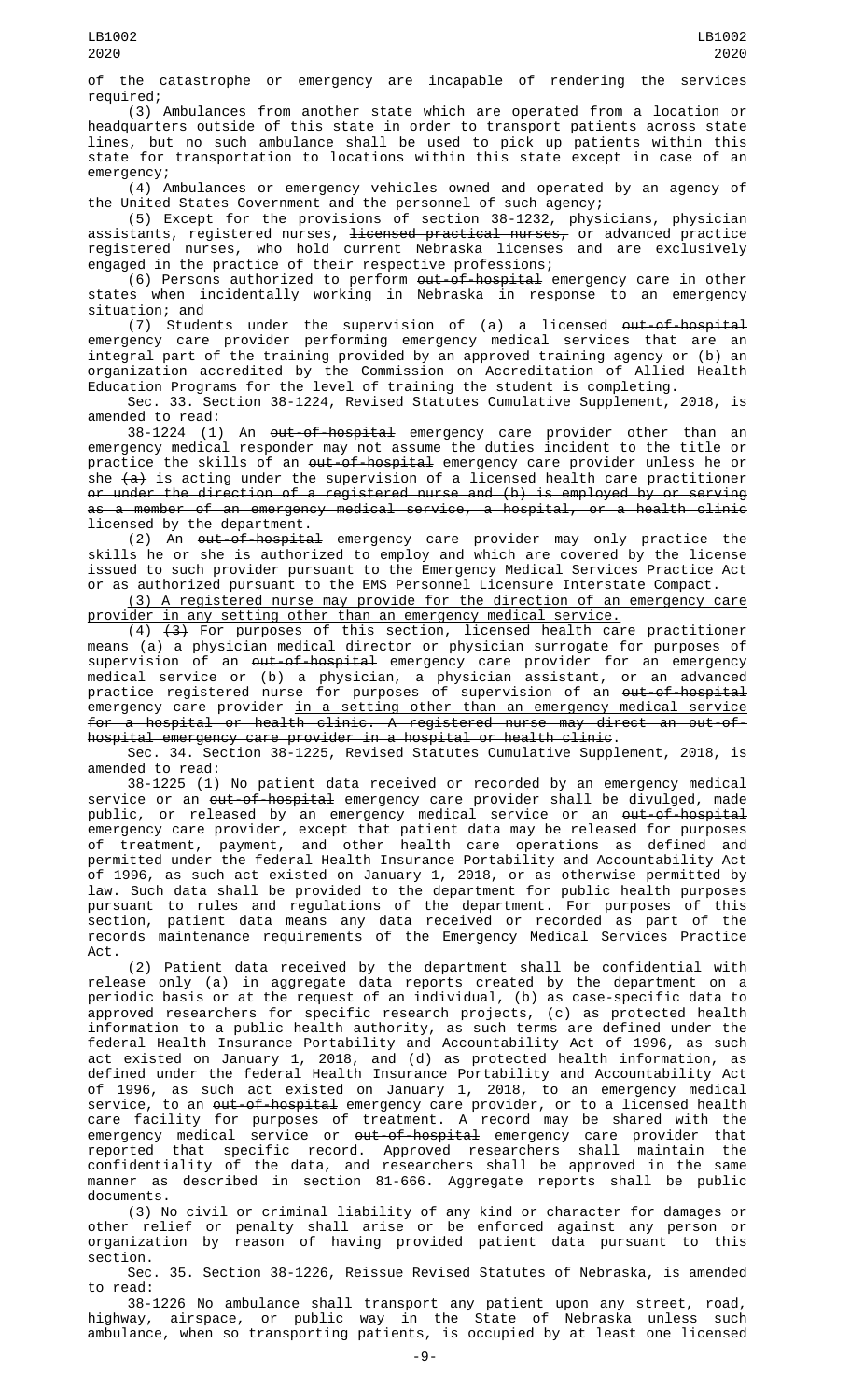out-of-hospital emergency care provider. Such requirement shall be met if any of the individuals providing the service is a licensed physician, registered nurse,  $or 1$ icensed physician assistant, or licensed practical nurse functioning</u> within the scope of practice of his or her license.

Sec. 36. Section 38-1228, Reissue Revised Statutes of Nebraska, is amended to read:

38-1228 The department, with the approval of the board, may, whenever it deems appropriate, waive any rule, regulation, or standard relating to the licensure of emergency medical services or <del>out-of-hospital</del> emergency care providers when the lack of a licensed emergency medical service in a municipality or other area will create an undue hardship in the municipality or other area in meeting the emergency medical service needs of the <u>residents</u> people thereof.

Sec. 37. Section 38-1232, Revised Statutes Cumulative Supplement, 2018, is amended to read:

38-1232 (1) No <del>out-of-hospital</del> emergency care provider, physician assistant, registered nurse, or licensed practical nurse who provides public emergency care shall be liable in any civil action to respond in damages as a result of his or her acts of commission or omission arising out of and in the course of his or her rendering in good faith any such care. Nothing in this subsection shall be deemed to grant any such immunity for liability arising out of the operation of any motor vehicle, aircraft, or boat or while such person was impaired by alcoholic liquor or any controlled substance enumerated in section 28-405 in connection with such care, nor shall immunity apply to any person causing damage or injury by his or her willful, wanton, or grossly negligent act of commission or omission.

(2) No qualified physician or qualified physician surrogate who gives orders, either orally or by communication equipment, to any <del>out-of-hospital</del> emergency care provider at the scene of an emergency, no <del>out-of-hospital</del> emergency care provider following such orders within the limits of his or her licensure, and no <del>out-of-hospital</del> emergency care provider trainee in an approved training program following such orders, shall be liable civilly or criminally by reason of having issued or followed such orders but shall be subject to the rules of law applicable to negligence.

(3) No physician medical director shall incur any liability by reason of his or her use of any unmodified protocol, standing order, operating procedure, or guideline provided by the board pursuant to subdivision (9) of section 38-1217.

Sec. 38. Section 38-1233, Reissue Revised Statutes of Nebraska, is amended to read:

38-1233 No <del>out-of-hospital</del> emergency care provider shall be subject to civil liability based solely upon failure to obtain consent in rendering emergency medical, surgical, hospital, or health services to any individual regardless of age when the patient is unable to give his or her consent for any reason and there is no other person reasonably available who is legally authorized to consent to the providing of such care.

Sec. 39. Section 38-1234, Reissue Revised Statutes of Nebraska, is amended to read:

38-1234 No act of commission or omission of any out-of-hospital emergency care provider while rendering emergency medical care within the limits of his or her licensure or status as a trainee to a person who is deemed by the provider to be in immediate danger of injury or loss of life shall impose any liability on any other person, and this section shall not relieve the <del>out-of-</del> hospital emergency care provider from personal liability, if any.

Sec. 40. Section 38-1237, Revised Statutes Cumulative Supplement, 2018, is amended to read:

38-1237 It shall be unlawful for any person who has not been licensed pursuant to the Emergency Medical Services Practice Act or authorized pursuant to the EMS Personnel Licensure Interstate Compact to hold himself or herself out as an <del>out-of-hospital</del> emergency care provider, to use any other term to indicate or imply that he or she is an out-of-hospital emergency care provider, or to act as such a provider without a license therefor. It shall be unlawful for any person to operate a training agency for the initial training or renewal or reinstatement of licensure of <del>out-of-hospital</del> emergency care providers unless the training agency is approved pursuant to rules and regulations of the department. It shall be unlawful for any person to operate an emergency medical service unless such service is licensed.

Sec. 41. Section 38-1813, Reissue Revised Statutes of Nebraska, is amended to read:

38-1813 <u>(1) A</u> person shall be qualified to be a licensed medical nutrition therapist if such person furnishes evidence that he or she:

 $(a)$   $(1)$  Has met the requirements for and is a registered dietitian by the American Dietetic Association or an equivalent entity recognized by the board;  $(b)(i)$   $(2)(a)$  Has satisfactorily passed an examination approved by the

board; (ii) (b) Has received a baccalaureate degree from an accredited college or

university with a major course of study in human nutrition, food and nutrition, dietetics, or an equivalent major course of study approved by the board; and

(iii) (c) Has satisfactorily completed a program of supervised clinical experience approved by the department. Such clinical experience shall consist of not less than nine hundred hours of a planned continuous experience in human nutrition, food and nutrition, or dietetics under the supervision of an individual meeting the qualifications of this section; or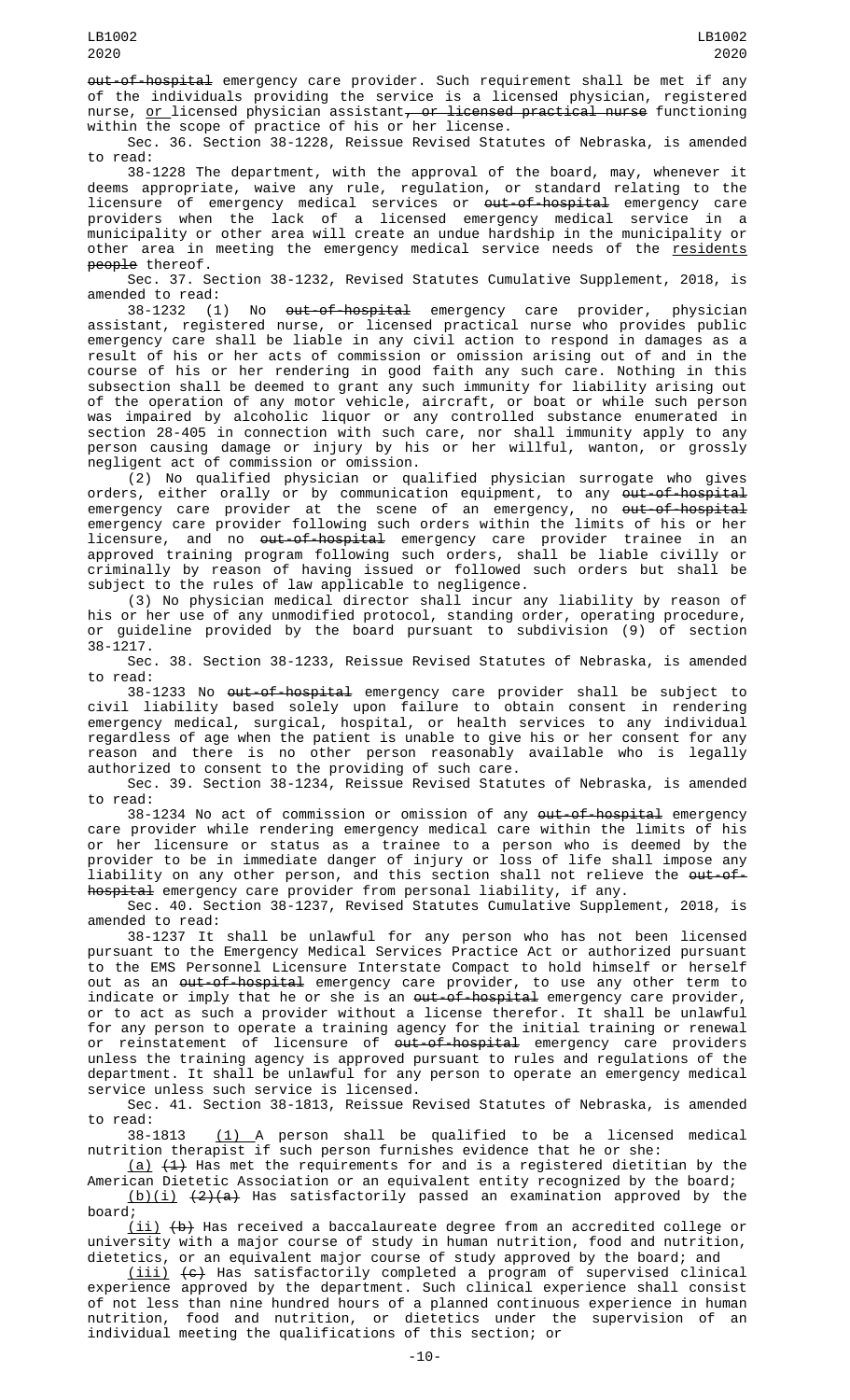(c)(i) (3)(a) Has satisfactorily passed an examination approved by the

board; and<br> $(iii)(A)$  $\frac{b}{i}$  Has received a master's or doctorate degree from an accredited college or university in human nutrition, nutrition education, food and nutrition, or public health nutrition or in an equivalent major course of study approved by the board; or

 $(B)$   $(iii)$  Has received a master's or doctorate degree from an accredited college or university which includes a major course of study in clinical nutrition. Such course of study shall consist of not less than a combined two hundred hours of biochemistry and physiology and not less than seventy-five hours in human nutrition.

(2) For purposes of this section, accredited college or university means an institution currently listed with the United States Secretary of Education as accredited. Applicants who have obtained their education outside of the United States and its territories shall have their academic degrees validated as equivalent to a baccalaureate or master's degree conferred by a United States regionally accredited college or university.

(3)(a) The practice of medical nutrition therapy shall be performed under the consultation of a physician licensed pursuant to section 38-2026 or

sections 38-2029 to 38-2033.<br>(b) A licensed medical nutrition therapist may order patient diets, including therapeutic diets, in accordance with this subsection.

Sec. 42. Section 48-115, Reissue Revised Statutes of Nebraska, is amended to read:

48-115 The terms employee and worker are used interchangeably and have the same meaning throughout the Nebraska Workers' Compensation Act. Such terms include the plural and all ages and both sexes. For purposes of the act, employee or worker shall be construed to mean:

(1) Every person in the service of the state or of any governmental agency created by it, including the Nebraska National Guard and members of the military forces of the State of Nebraska, under any appointment or contract of hire, expressed or implied, oral or written;

(2) Every person in the service of an employer who is engaged in any trade, occupation, business, or profession as described in section 48-106 under any contract of hire, expressed or implied, oral or written, including aliens and also including minors. Minors for the purpose of making election of remedies under the Nebraska Workers' Compensation Act shall have the same power of contracting and electing as adult employees.

As used in subdivisions (1) through (11) of this section, the terms employee and worker shall not be construed to include any person whose employment is not in the usual course of the trade, business, profession, or occupation of his or her employer.

If an employee subject to the Nebraska Workers' Compensation Act suffers an injury on account of which he or she or, in the event of his or her death, his or her dependents would otherwise have been entitled to the benefits provided by such act, the employee or, in the event of his or her death, his or her dependents shall be entitled to the benefits provided under such act, if the injury or injury resulting in death occurred within this state, or if at the time of such injury (a) the employment was principally localized within this state, (b) the employer was performing work within this state, or (c) the contract of hire was made within this state;

(3) Volunteer firefighters of any fire department of any rural or suburban fire protection district, city, village, or nonprofit corporation, which fire department is organized under the laws of the State of Nebraska. Such volunteers shall be deemed employees of such rural or suburban fire protection district, city, village, or nonprofit corporation while in the performance of their duties as members of such department and shall be considered as having entered and as acting in the regular course and scope of their employment from the instant such persons commence responding to a call to active duty, whether to a fire station or other place where firefighting equipment that their company or unit is to use is located or to any activities that the volunteer firefighters may be directed to do by the chief of the fire department or some person authorized to act for such chief. Such volunteers shall be deemed employees of such rural or suburban fire protection district, city, village, or nonprofit corporation until their return to the location from which they were initially called to active duty or until they engage in any activity beyond the scope of the performance of their duties, whichever occurs first.

Members of such volunteer fire department, before they are entitled to benefits under the Nebraska Workers' Compensation Act, shall be recommended by the chief of the fire department or some person authorized to act for such chief for membership therein to the board of directors of the rural or suburban fire protection district or nonprofit corporation, the mayor and city commission, the mayor and council, or the chairperson and board of trustees, as the case may be, and upon confirmation shall be deemed employees of such entity. Members of such fire department after confirmation to membership may be removed by a majority vote of the entity's board of directors or governing body and thereafter shall not be considered employees of such entity. Firefighters of any fire department of any rural or suburban fire protection district, nonprofit corporation, city, or village shall be considered as acting in the performance and within the course and scope of their employment when performing activities outside of the corporate limits of their respective districts, cities, or villages, but only if directed to do so by the chief of the fire department or some person authorized to act for such chief;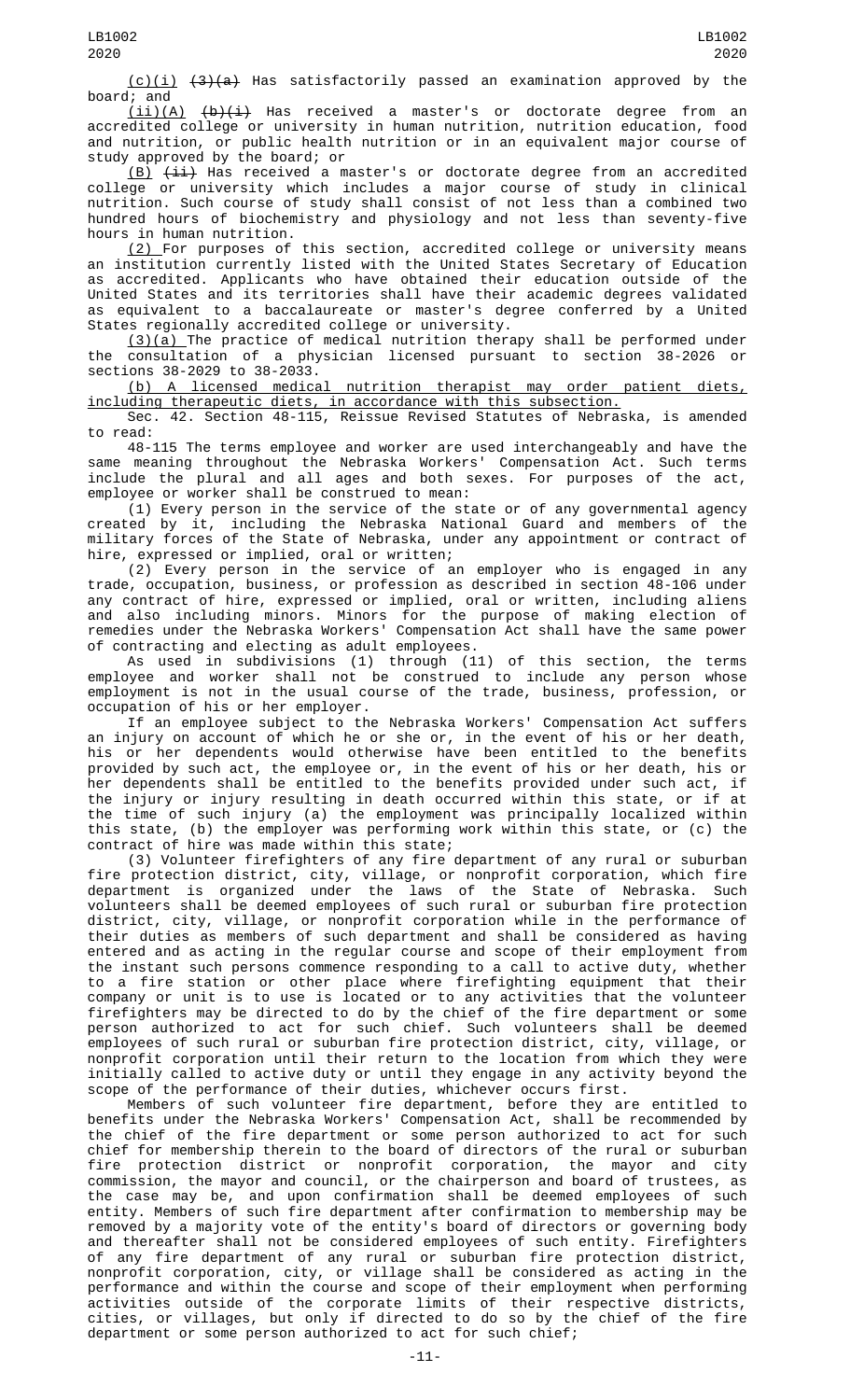(4) Members of the Nebraska Emergency Management Agency, any city, village, county, or interjurisdictional emergency management organization, or any state emergency response team, which agency, organization, or team is regularly organized under the laws of the State of Nebraska. Such members shall be deemed employees of such agency, organization, or team while in the performance of their duties as members of such agency, organization, or team;

(5) Any person fulfilling conditions of probation, or community service as defined in section 29-2277, pursuant to any order of any court of this state who shall be working for a governmental body, or agency as defined in section 29-2277, pursuant to any condition of probation, or community service as defined in section 29-2277. Such person shall be deemed an employee of the governmental body or agency for the purposes of the Nebraska Workers' Compensation Act;

(6) Volunteer ambulance drivers and attendants and <del>out-of-hospital</del> emergency care providers who are members of an emergency medical service for any county, city, village, rural or suburban fire protection district, nonprofit corporation, or any combination of such entities under the authority of section 13-303. Such volunteers shall be deemed employees of such entity or combination thereof while in the performance of their duties as ambulance drivers or attendants or <del>out-of-hospital</del> emergency care providers and shall be considered as having entered into and as acting in the regular course and scope of their employment from the instant such persons commence responding to a call to active duty, whether to a hospital or other place where the ambulance they are to use is located or to any activities that the volunteer ambulance drivers or attendants or <del>out-of-hospital</del> emergency care providers may be directed to do by the chief or some person authorized to act for such chief of the volunteer ambulance service or <del>out-of-hospital</del> emergency care service. Such volunteers shall be deemed employees of such county, city, village, rural or suburban fire protection district, nonprofit corporation, or combination of such entities until their return to the location from which they were initially called to active duty or until they engage in any activity beyond the scope of the performance of their duties, whichever occurs first. Before such volunteer ambulance drivers or attendants or <del>out-of-hospital</del> emergency care providers are entitled to benefits under the Nebraska Workers' Compensation Act, they shall be recommended by the chief or some person authorized to act for such chief of the volunteer ambulance service or <del>out-of-hospital</del> emergency care service for membership therein to the board of directors of the rural or suburban fire protection district or nonprofit corporation, the governing body of the county, city, or village, or combination thereof, as the case may be, and upon such confirmation shall be deemed employees of such entity or combination thereof. Members of such volunteer ambulance or <del>out-of-hospital</del> emergency care service after confirmation to membership may be removed by majority vote of the entity's board of directors or governing body and thereafter shall not be considered employees of such entity. Volunteer ambulance drivers and attendants and <del>out-of-hospital</del> emergency care providers for any county, city, village, rural or suburban fire protection district, nonprofit corporation, or any combination thereof shall be considered as acting in the performance and within the course and scope of their employment when performing activities outside of the corporate limits of their respective county, city, village, or district, but only if directed to do so by the chief or some person authorized to act for such chief;

(7) Members of a law enforcement reserve force appointed in accordance with section 81-1438. Such members shall be deemed employees of the county or city for which they were appointed;

(8) Any offender committed to the Department of Correctional Services who is employed pursuant to section 81-1827. Such offender shall be deemed an employee of the Department of Correctional Services solely for purposes of the Nebraska Workers' Compensation Act;

(9) An executive officer of a corporation elected or appointed under the provisions or authority of the charter, articles of incorporation, or bylaws of such corporation who owns less than twenty-five percent of the common stock of such corporation or an executive officer of a nonprofit corporation elected or appointed under the provisions or authority of the charter, articles of incorporation, or bylaws of such corporation who receives annual compensation of more than one thousand dollars from such corporation. Such executive officer shall be an employee of such corporation under the Nebraska Workers' Compensation Act.

An executive officer of a corporation who owns twenty-five percent or more of the common stock of such corporation or an executive officer of a nonprofit corporation who receives annual compensation of one thousand dollars or less from such corporation shall not be construed to be an employee of the corporation under the Nebraska Workers' Compensation Act unless such executive officer elects to bring himself or herself within the provisions of the act. Such election shall be in writing and filed with the secretary of the corporation and with the workers' compensation insurer. Such election shall be effective upon receipt by the insurer for the current policy and subsequent policies issued by such insurer and shall remain in effect until the election is terminated, in writing, by the officer and the termination is filed with the insurer or until the insurer ceases to provide coverage for the corporation, whichever occurs first. Any such termination of election shall also be filed with the secretary of the corporation. If insurance is provided through a master policy or a multiple coordinated policy pursuant to the Professional Employer Organization Registration Act on or after January 1, 2012, then such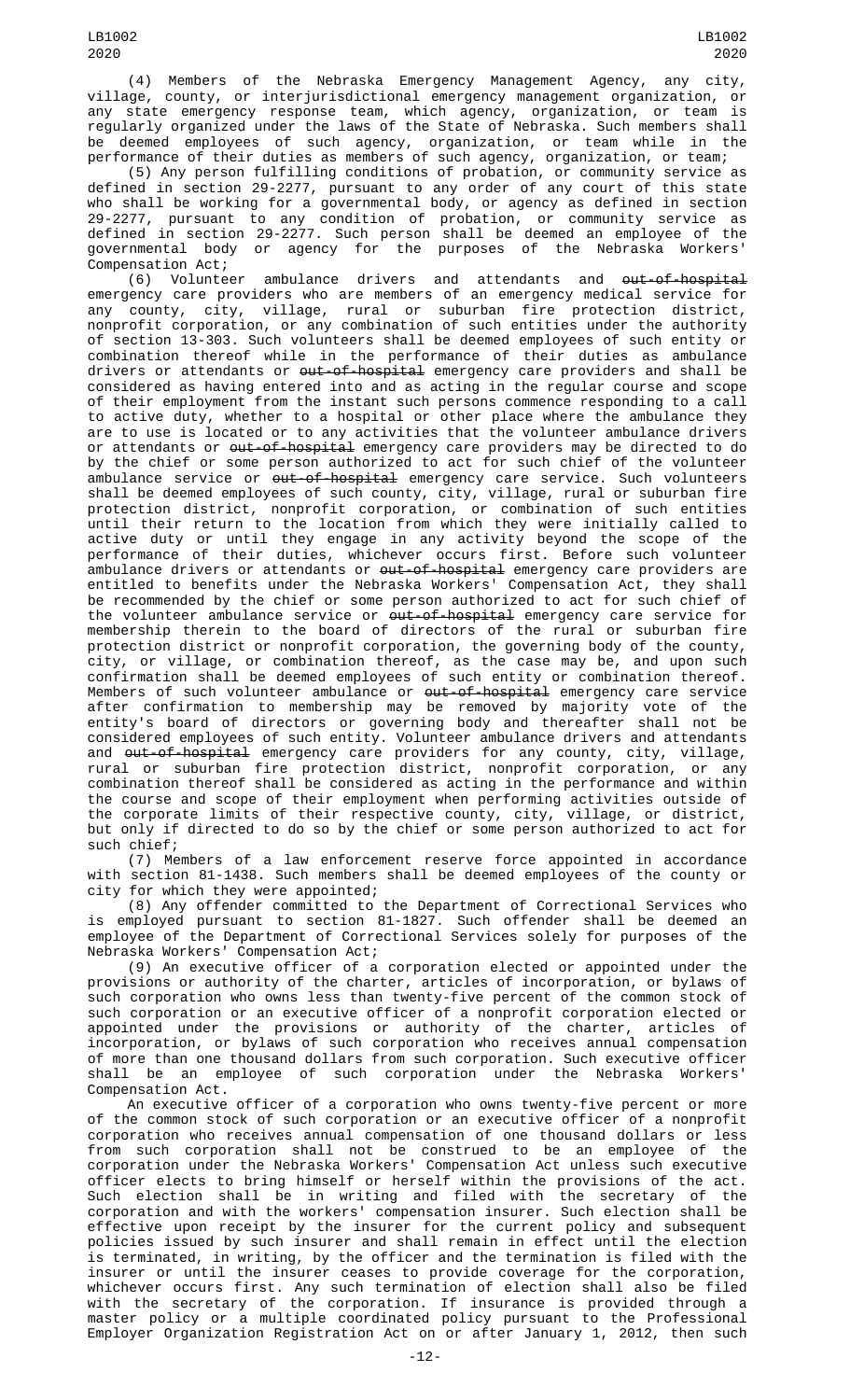election or termination of election shall also be filed with the professional employer organization. If coverage under the master policy or multiple coordinated policy ceases, then such election shall also be effective for a replacement master policy or multiple coordinated policy obtained by the professional employer organization and shall remain in effect for the new policy as provided in this subdivision. If such an executive officer has not elected to bring himself or herself within the provisions of the Nebraska Workers' Compensation Act pursuant to this subdivision and a health, accident, or other insurance policy covering such executive officer contains an exclusion of coverage if the executive officer is otherwise entitled to workers' compensation coverage, such exclusion is null and void as to such executive officer.

It is the intent of the Legislature that the changes made to this subdivision by Laws 2002, LB 417, shall apply to policies of insurance against liability arising under the act with an effective date on or after January 1, 2003, but shall not apply to any such policy with an effective date prior to January 1, 2003;

(10) Each individual employer, partner, limited liability company member, or self-employed person who is actually engaged in the individual employer's, partnership's, limited liability company's, or self-employed person's business on a substantially full-time basis who elects to bring himself or herself within the provisions of the Nebraska Workers' Compensation Act. Such election shall be in writing and filed with the workers' compensation insurer. Such election shall be effective upon receipt by the insurer for the current policy and subsequent policies issued by such insurer and shall remain in effect until the election is terminated, in writing, by such person and the termination is filed with the insurer or until the insurer ceases to provide coverage for the business, whichever occurs first. If insurance is provided through a master policy or a multiple coordinated policy pursuant to the Professional Employer Organization Registration Act on or after January 1, 2012, then such election or termination of election shall also be filed with the professional employer organization. If coverage under the master policy or multiple coordinated policy ceases, then such election shall also be effective for a replacement master policy or multiple coordinated policy obtained by the professional employer organization and shall remain in effect for the new policy as provided in this subdivision. If any such person who is actually engaged in the business on a substantially full-time basis has not elected to bring himself or herself within the provisions of the Nebraska Workers' Compensation Act pursuant to this subdivision and a health, accident, or other insurance policy covering such person contains an exclusion of coverage if such person is otherwise entitled to workers' compensation coverage, such exclusion shall be null and void as to such person; and

(11) An individual lessor of a commercial motor vehicle leased to a motor carrier and driven by such individual lessor who elects to bring himself or herself within the provisions of the Nebraska Workers' Compensation Act. Such election is made if he or she agrees in writing with the motor carrier to have the same rights as an employee only for purposes of workers' compensation coverage maintained by the motor carrier. For an election under this subdivision, the motor carrier's principal place of business must be in this state and the motor carrier must be authorized to self-insure liability under the Nebraska Workers' Compensation Act. Such an election shall (a) be effective from the date of such written agreement until such agreement is terminated, (b) be enforceable against such self-insured motor carrier in the same manner and to the same extent as claims arising under the Nebraska Workers' Compensation Act by employees of such self-insured motor carrier, and (c) not be deemed to be a contract of insurance for purposes of Chapter 44. Section 48-111 shall apply to the individual lessor and the self-insured motor carrier with respect to personal injury or death caused to such individual lessor by accident or occupational disease arising out of and in the course of performing services for such self-insured motor carrier in connection with such lease while such election is effective.

Sec. 43. Section 68-901, Revised Statutes Supplement, 2019, is amended to read:

68-901 Sections 68-901 to 68-994 and section 44 of this act shall be known and may be cited as the Medical Assistance Act.

Sec. 44. The Division of Medicaid and Long-Term Care of the Department of Health and Human Services shall set standards required for direct care staff of inpatient psychiatric units for juveniles and psychiatric residential treatment<br>facilities for juveniles. The standards shall require that each such staff The standards shall require that each such staff member:

(1) Be twenty years of age or older;

(2) Be at least two years older than the oldest resident in the unit or facility;

(3) Have a high school diploma or its equivalent; and

(4) Have appropriate training for basic interaction care such as supervision, daily living care, and mentoring of residents in the unit or facility.

Sec. 45. Section 71-507, Reissue Revised Statutes of Nebraska, is amended to read:

71-507 For purposes of sections 71-507 to 71-513:

(1) Alternate facility means a facility other than a health care facility that receives a patient transported to the facility by an emergency services provider;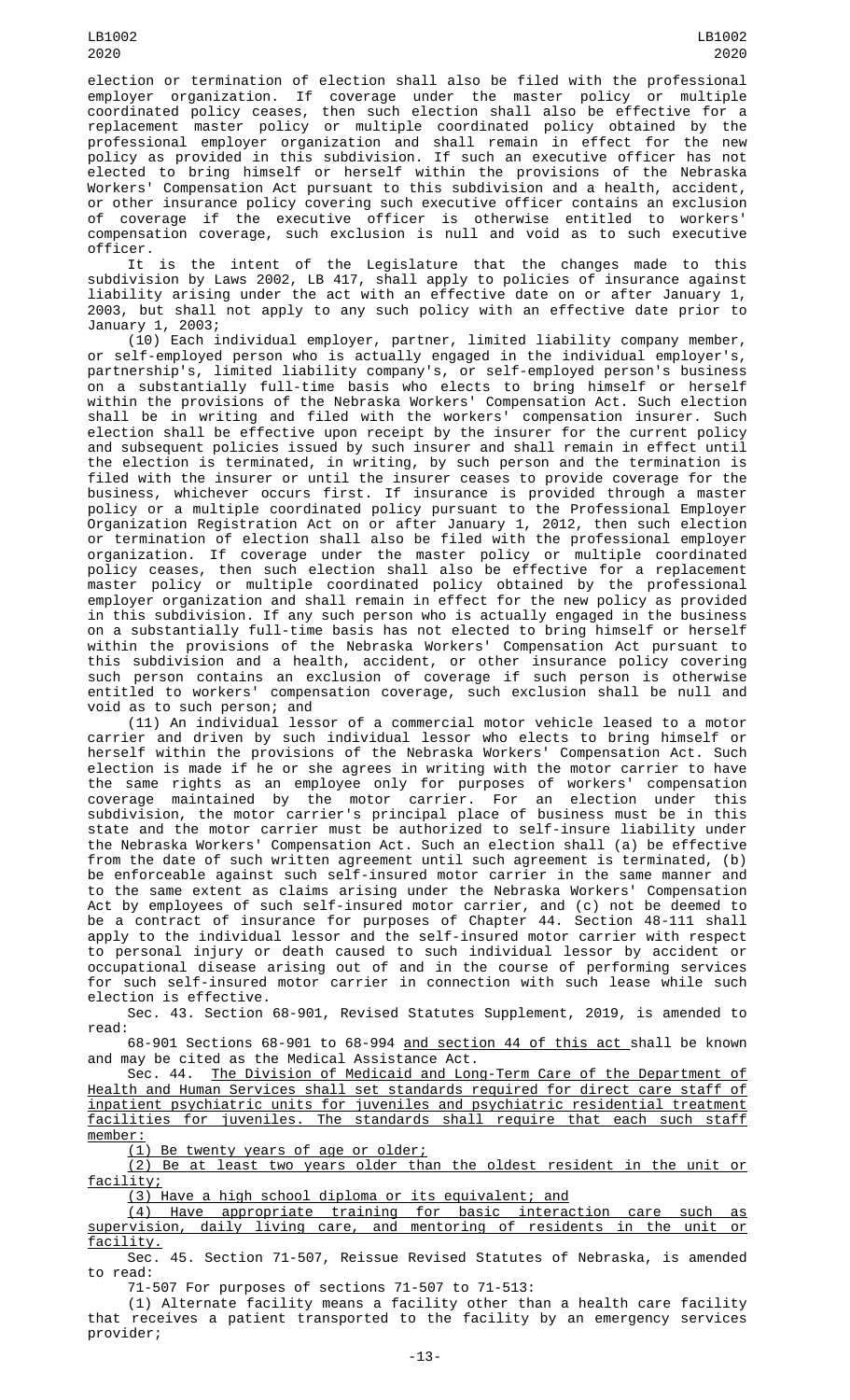(2) Department means the Department of Health and Human Services;

(3) Designated physician means the physician representing the emergency services provider as identified by name, address, and telephone number on the significant exposure report form. The designated physician shall serve as the contact for notification in the event an emergency services provider believes he or she has had significant exposure to an infectious disease or condition. Each emergency services provider shall designate a physician as provided in subsection (2) of section 71-509;

(4) Emergency services provider means an out-of-hospital emergency care provider licensed pursuant to the Emergency Medical Services Practice Act or authorized pursuant to the EMS Personnel Licensure Interstate Compact, a sheriff, a deputy sheriff, a police officer, a state highway patrol officer, a funeral director, a paid or volunteer firefighter, a school district employee, and a person rendering emergency care gratuitously as described in section 25-21,186;

(5) Funeral director means a person licensed under section 38-1414 or an employee of such a person with responsibility for transport or handling of a deceased human;

(6) Funeral establishment means a business licensed under section 38-1419;

(7) Health care facility has the meaning found in sections 71-419, 71-420, 71-424, and 71-429 or any facility that receives patients of emergencies who are transported to the facility by emergency services providers;

(8) Infectious disease or condition means hepatitis B, hepatitis C, meningococcal meningitis, active pulmonary tuberculosis, human immunodeficiency virus, diphtheria, plague, hemorrhagic fevers, rabies, and such other diseases as the department may by rule and regulation specify;

(9) Patient means an individual who is sick, injured, wounded, deceased, or otherwise helpless or incapacitated;

(10) Patient's attending physician means the physician having the primary responsibility for the patient as indicated on the records of a health care facility;

(11) Provider agency means any law enforcement agency, fire department, emergency medical service, funeral establishment, or other entity which employs or directs emergency services providers or public safety officials;

(12) Public safety official means a sheriff, a deputy sheriff, a police officer, a state highway patrol officer, a paid or volunteer firefighter, a school district employee, and any civilian law enforcement employee or volunteer performing his or her duties, other than those as an emergency services provider;

(13) Responsible person means an individual who has been designated by an alternate facility to carry out the facility's responsibilities under sections 71-507 to 71-513. A responsible person may be designated on a case-by-case basis;

(14) Significant exposure means a situation in which the body fluids, including blood, saliva, urine, respiratory secretions, or feces, of a patient or individual have entered the body of an emergency services provider or public safety official through a body opening including the mouth or nose, a mucous membrane, or a break in skin from cuts or abrasions, from a contaminated needlestick or scalpel, from intimate respiratory contact, or through any other situation when the patient's or individual's body fluids may have entered the emergency services provider's or public safety official's body or when an airborne pathogen may have been transmitted from the patient or individual to the emergency services provider or public safety official; and

(15) Significant exposure report form means the form used by the emergency services provider to document information necessary for notification of significant exposure to an infectious disease or condition.

Sec. 46. Section 71-509, Reissue Revised Statutes of Nebraska, is amended to read:

71-509 (1) If a health care facility or alternate facility determines that a patient treated or transported by an emergency services provider has been diagnosed or detected with an infectious airborne disease, the health care facility or alternate facility shall notify the department as soon as practical but not later than forty-eight hours after the determination has been made. The department shall investigate all notifications from health care facilities and alternate facilities and notify as soon as practical the physician medical director of each emergency medical service with an affected <del>out-of-hospital</del> emergency medical <u>care</u> <del>services</del> provider employed by or associated with the service, the fire chief of each fire department with an affected firefighter employed by or associated with the department, the head of each law enforcement agency with an affected peace officer employed by or associated with the agency, the funeral director of each funeral establishment with an affected individual employed by or associated with the funeral establishment, and any emergency services provider known to the department with a significant exposure who is not employed by or associated with an emergency medical service, a fire department, a law enforcement agency, or a funeral establishment. Notification of affected individuals shall be made as soon as practical.

(2) Whenever an emergency services provider believes he or she has had a significant exposure while acting as an emergency services provider, he or she may complete a significant exposure report form. A copy of the completed form shall be given by the emergency services provider to the health care facility or alternate facility, to the emergency services provider's supervisor, and to the designated physician.

(3) Upon receipt of the significant exposure form, if a patient has been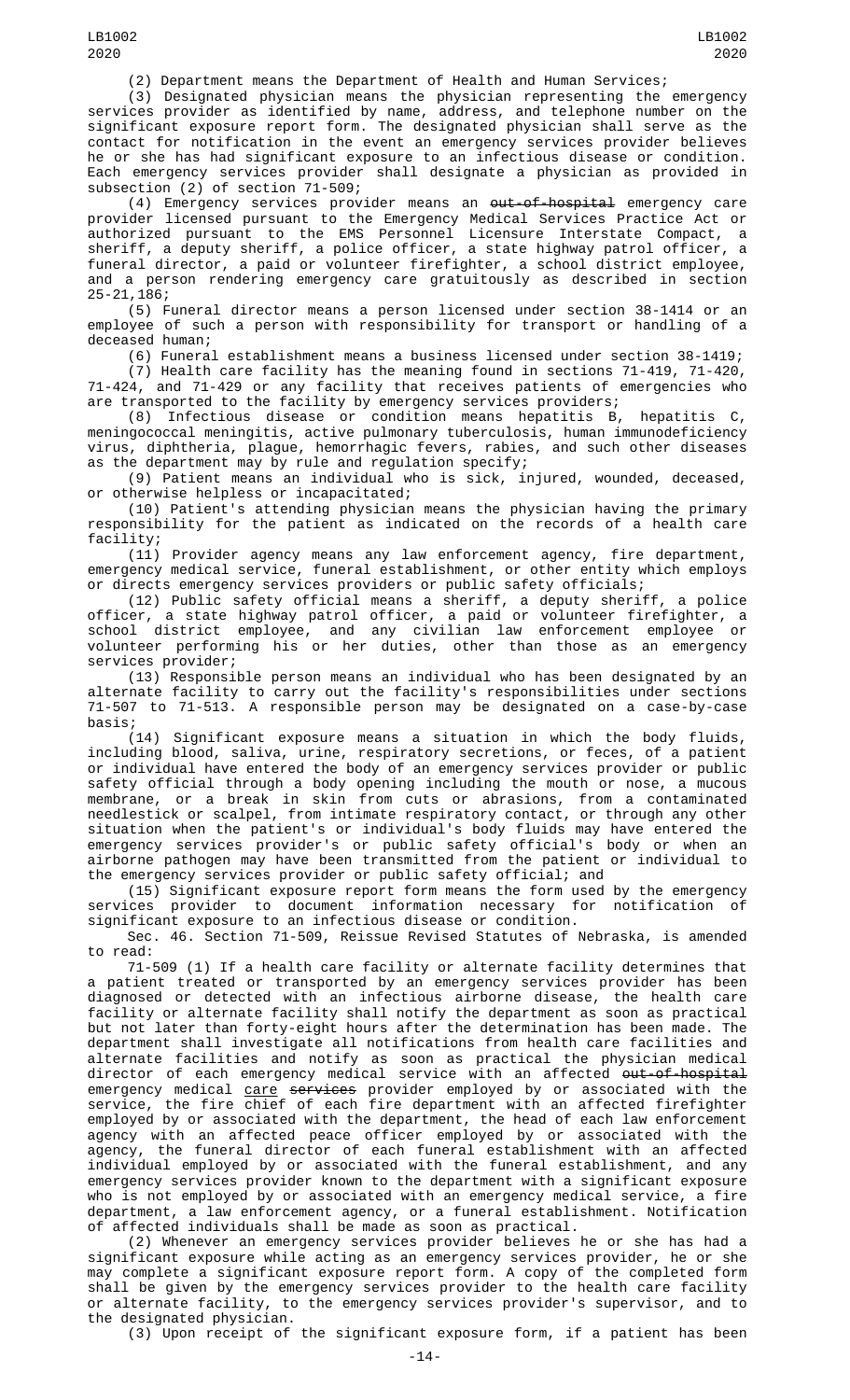diagnosed during the normal course of treatment as having an infectious disease or condition or information is received from which it may be concluded that a patient has an infectious disease or condition, the health care facility or alternate facility receiving the form shall notify the designated physician pursuant to subsection (5) of this section. If the patient has not been diagnosed as having an infectious disease or condition and upon the request of the designated physician, the health care facility or alternate facility shall request the patient's attending physician or other responsible person to order the necessary diagnostic testing of the patient to determine the presence of an infectious disease or condition. Upon such request, the patient's attending physician or other responsible person shall order the necessary diagnostic testing subject to section 71-510. Each health care facility shall develop a policy or protocol to administer such testing and assure confidentiality of such testing.

(4) Results of tests conducted under this section and section 71-510 shall be reported by the health care facility or alternate facility that conducted the test to the designated physician and to the patient's attending physician, if any.

(5) Notification of the patient's diagnosis of infectious disease or condition, including the results of any tests, shall be made orally to the designated physician within forty-eight hours of confirmed diagnosis. A written report shall be forwarded to the designated physician within seventy-two hours of confirmed diagnosis.

(6) Upon receipt of notification under subsection (5) of this section, the designated physician shall notify the emergency services provider of the exposure to infectious disease or condition and the results of any tests conducted under this section and section 71-510.

(7) The notification to the emergency services provider shall include the name of the infectious disease or condition diagnosed but shall not contain the patient's name or any other identifying information. Any person receiving such notification shall treat the information received as confidential and shall not disclose the information except as provided in sections 71-507 to 71-513.

(8) The provider agency shall be responsible for the costs of diagnostic testing required under this section and section 71-510, except that if a person renders emergency care gratuitously as described in section 25-21,186, such person shall be responsible for the costs.

(9) The patient's attending physician shall inform the patient of test results for all tests conducted under such sections.

Sec. 47. Section 71-7436, Reissue Revised Statutes of Nebraska, is amended to read:

71-7436 (1) Emergency medical reasons means the alleviation of a temporary shortage by transfers of prescription drugs between any of the following: (a) Holders of pharmacy licenses, (b) health care practitioner facilities as defined in section 71-414, <del>and</del> (c) hospitals as defined in section 71-419<u>, and</u> (d) emergency medical services as defined in section 38-1207.

(2) Emergency medical reasons does not include regular and systematic sales (a) of prescription drugs to emergency medical services as defined in <u>section 38-1207 or (b) t</u>o practitioners as defined in section 38-2838 of prescription drugs that will be used for routine office procedures.

Sec. 48. Section 71-7444, Reissue Revised Statutes of Nebraska, is amended to read:

71-7444 (1) Wholesale drug distribution means the distribution of prescription drugs to a person other than a consumer or patient.

(2) Wholesale drug distribution does not include:

(a) Intracompany sales of prescription drugs, including any transaction or transfer between any division, subsidiary, or parent company and an affiliated or related company under common ownership or common control;

(b) The sale, purchase, or trade of or an offer to sell, purchase, or trade a prescription drug by a charitable organization described in section 501(c)(3) of the Internal Revenue Code, a state, a political subdivision, or any other governmental agency to a nonprofit affiliate of the organization, to the extent otherwise permitted by law;

(c) The sale, purchase, or trade of or an offer to sell, purchase, or trade a prescription drug among hospitals or other health care entities operating under common ownership or common control;

(d) The sale, purchase, or trade of or an offer to sell, purchase, or trade a prescription drug for emergency medical reasons or for a practitioner to use for routine office procedures, not to exceed five percent of sales as provided in section 71-7454;

(e) The sale, purchase, or trade of, an offer to sell, purchase, or trade, or the dispensing of a prescription drug pursuant to a prescription;

(f) The distribution of drug samples by representatives of a manufacturer or of a wholesale drug distributor;

(g) The sale, purchase, or trade of blood and blood components intended for transfusion; $-0f$ 

(h) The delivery of or the offer to deliver a prescription drug by a common carrier solely in the usual course of business of transporting such drugs as a common carrier if the common carrier does not store, warehouse, or take legal ownership of such drugs; or  $-$ 

(i) The restocking of prescription drugs by a hospital for an emergency medical service as defined in section 38-1207 if the emergency medical service transports a patient to the hospital and such drugs were used for the patient prior to or during transportation of such patient to such hospital.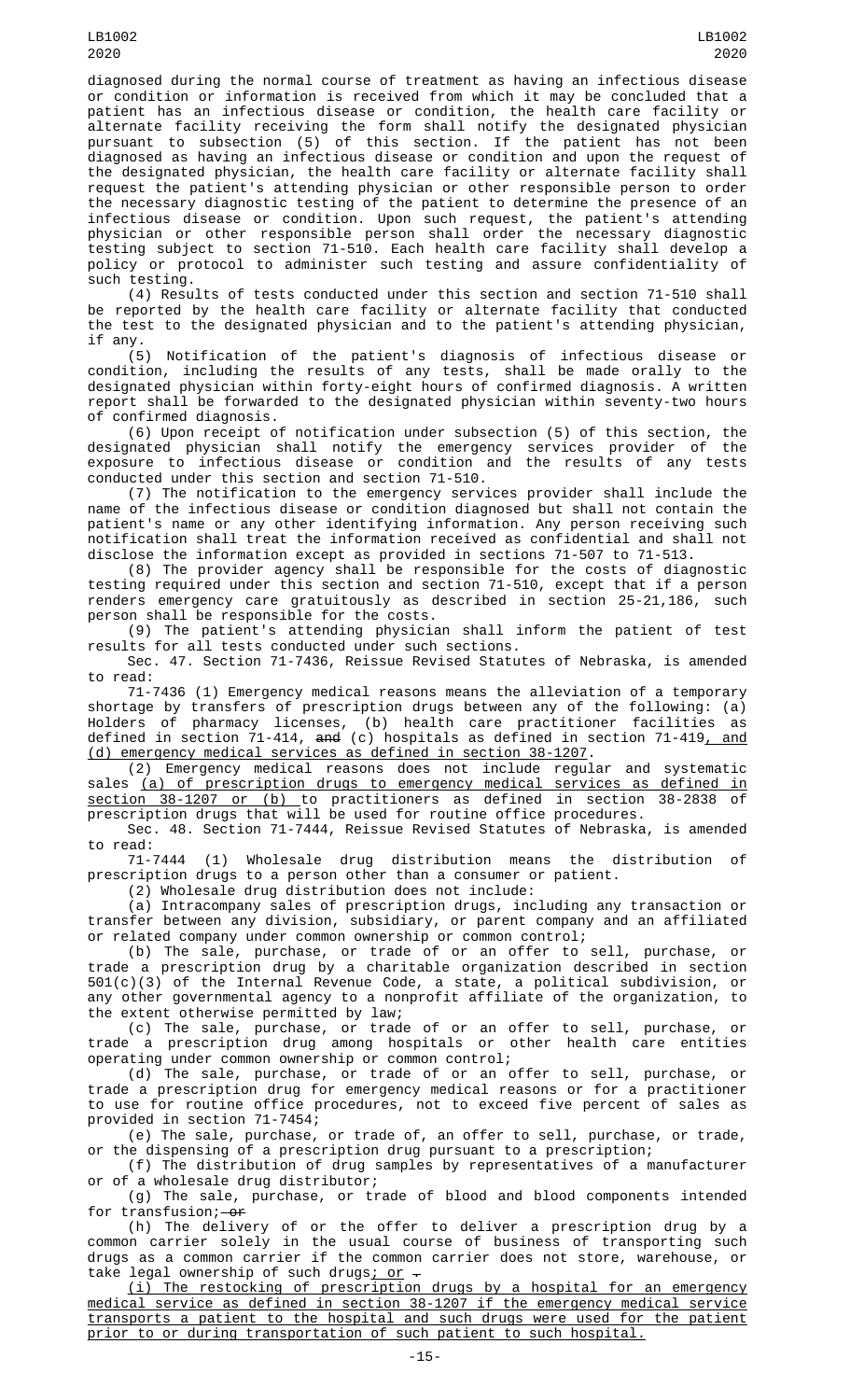(3) Except as provided in subdivision (2)(c) of this section, wholesale drug distribution includes (a) the restocking of prescription drugs by a hospital for an emergency medical service as defined in section 38-1207 if such prescription drugs were not used for a patient prior to or during transportation to such hospital or (b) the general stocking of prescription drugs for an emergency medical service as defined in section 38-1207.

Sec. 49. Section 71-8226, Reissue Revised Statutes of Nebraska, is amended to read:

71-8226 Physician medical director means a qualified physician who is responsible for the medical supervision of  $\omega t$ -of-hospital emergency care providers and verification of skill proficiency of out-of-hospital emergency care providers.

Sec. 50. Section 71-8227, Reissue Revised Statutes of Nebraska, is amended to read:

71-8227 Qualified physician surrogate means a qualified, trained medical person, designated by a qualified physician in writing to act as an agent for the physician in directing the actions of  $out-of-hospital$  emergency care providers.

Sec. 51. Section 71-8236, Reissue Revised Statutes of Nebraska, is amended to read:

71-8236 The State Trauma Advisory Board is created. The board shall be composed of representatives knowledgeable in emergency medical services and trauma care, including emergency medical providers such as physicians, nurses, hospital personnel, prehospital or <u>emergency care</u> <del>out-of-hospital</del> providers, local government officials, state officials, consumers, and persons affiliated professionally with health science schools. The Director of Public Health or his or her designee shall appoint the members of the board for staggered terms

of three years each. The department shall provide administrative support to the board. All members of the board may be reimbursed for their actual and necessary expenses incurred in the performance of their duties as such members as provided in sections 81-1174 to 81-1177. The terms of members representing the same field shall not expire at the same time.

The board shall elect a chairperson and a vice-chairperson whose terms of office shall be for two years. The board shall meet at least twice per year by written request of the director or the chairperson.

Sec. 52. Section 71-8237, Reissue Revised Statutes of Nebraska, is amended read:

71-8237 The State Trauma Advisory Board shall:

(1) Advise the department regarding trauma care needs throughout the state;

(2) Advise the Board of Emergency Medical Services regarding trauma care to be provided throughout the state by <del>out-of-hospital and</del> emergency medical services;

(3) Review the regional trauma plans and recommend changes to the department before the department adopts the plans;

(4) Review proposed departmental rules and regulations for trauma care;

(5) Recommend modifications in rules regarding trauma care; and

(6) Draft a five-year statewide prevention plan that each trauma care region shall implement.

Sec. 53. Section 71-8240, Reissue Revised Statutes of Nebraska, is amended to read:

71-8240 The department shall establish and maintain the following on a statewide basis:

(1) Trauma system objectives and priorities;

(2) Minimum trauma standards for facilities, equipment, and personnel for advanced, basic, comprehensive, and general level trauma centers and specialty level burn or pediatric trauma centers;

(3) Minimum standards for facilities, equipment, and personnel for advanced, intermediate, and general level rehabilitation centers;

(4) Minimum trauma standards for the development of facility patient care protocols;

(5) Trauma care regions as provided for in section 71-8250;

(6) Recommendations for an effective trauma transportation system;

(7) The minimum number of hospitals and health care facilities in the state and within each trauma care region that may provide designated trauma care services based upon approved regional trauma plans;

(8) The minimum number of prehospital or emergency out-of-hospital care providers in the state and within each trauma care region that may provide trauma care services based upon approved regional trauma plans;

(9) A format for submission of the regional trauma plans to the department;

(10) A program for emergency medical services and trauma care research and development;

(11) Review and approve regional trauma plans;

(12) The initial designation of hospitals and health care facilities to provide designated trauma care services in accordance with needs identified in the approved regional trauma plan; and

(13) The trauma implementation plan incorporating the regional trauma plans.

Sec. 54. Section 71-8248, Reissue Revised Statutes of Nebraska, is amended to read:

71-8248 The department shall establish and maintain a statewide trauma registry to collect and analyze data on the incidence, severity, and causes of